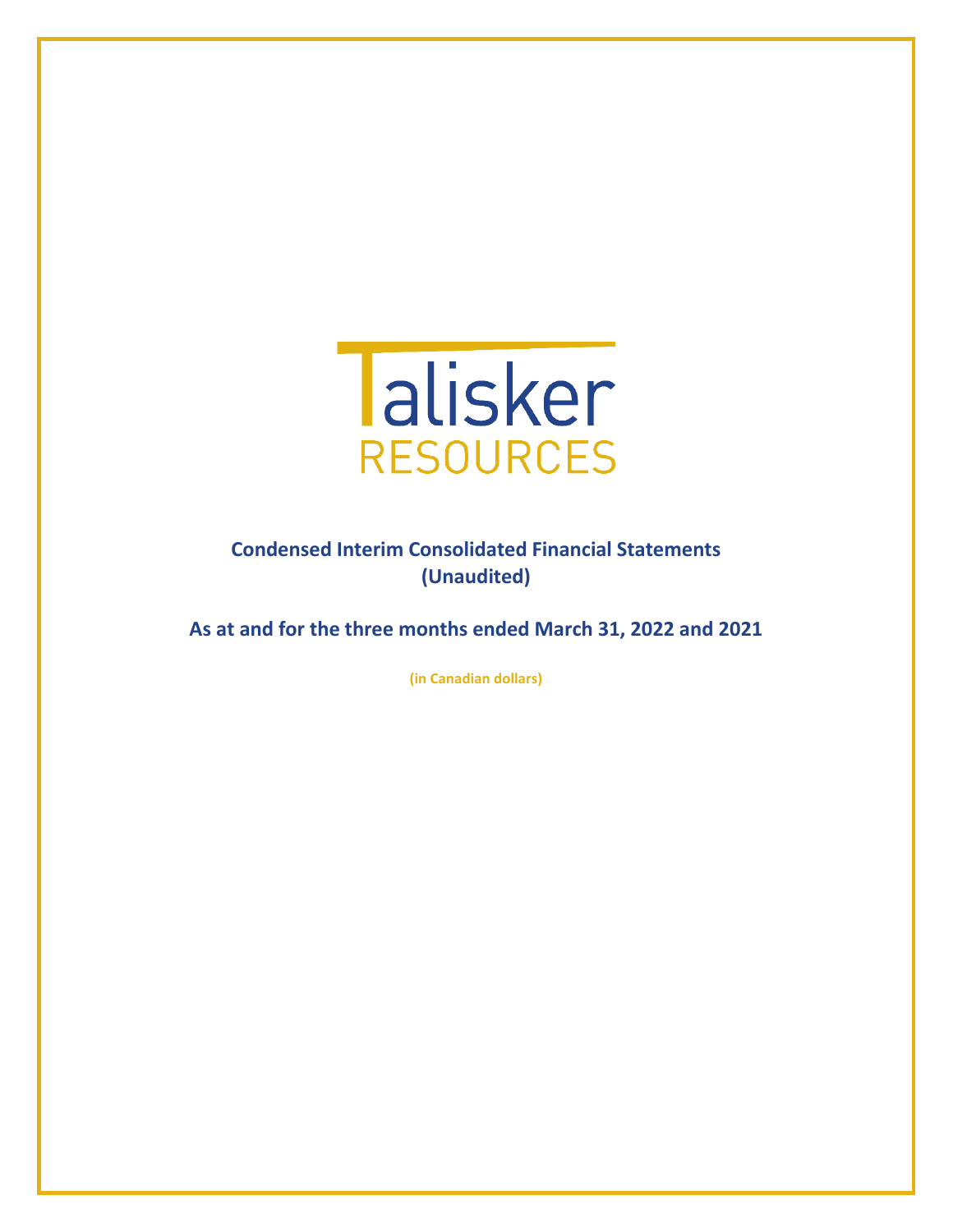# **Talisker Resources Ltd. Condensed Interim Consolidated Statements of Financial Position (Unaudited)**

**(Expressed in Canadian dollars)**

|                                            |              | March 31,        | December 31,     |
|--------------------------------------------|--------------|------------------|------------------|
| As at,                                     | <b>Notes</b> | 2022             | 2021             |
|                                            |              |                  |                  |
| <b>ASSETS</b>                              |              |                  |                  |
| <b>Current assets</b>                      |              |                  |                  |
| Cash and cash equivalents                  | 4            | \$<br>12,978,353 | \$<br>12,571,890 |
| Amounts receivable                         | 5            | 891,298          | 763,346          |
| Inventory                                  |              | 100,366          | 76,026           |
| Prepaid expenses                           |              | 738,006          | 608,321          |
| Total current assets                       |              | 14,708,023       | 14,019,583       |
| Reclamation deposits                       | 11           | 1,468,300        | 1,468,300        |
| Long term receivable                       | 5            | 319,181          | 319,181          |
| Property, plant and equipment              | 6            | 8,520,261        | 8,779,795        |
| Exploration and evaluation assets          | 7            | 34,866,250       | 34,820,625       |
| Investment in associate                    | 8            | 583,193          | 1,332,266        |
|                                            |              |                  |                  |
| <b>TOTAL ASSETS</b>                        |              | \$<br>60,465,208 | \$<br>60,739,750 |
| LIABILITIES AND SHAREHOLDERS' EQUITY       |              |                  |                  |
| <b>Current liabilities</b>                 |              |                  |                  |
| Accounts payable and accrued liabilities   | 9, 16        | \$<br>7,125,031  | \$<br>7,000,088  |
| <b>RSU Liability</b>                       | 15           | 103,537          | 159,675          |
| Current portion of lease obligation        | 10           | 307,284          | 301,362          |
| <b>Total current liabilities</b>           |              | 7,535,852        | 7,461,125        |
|                                            |              |                  |                  |
| Provision for site reclamation and closure | 11           | 23,456,365       | 23,312,532       |
| Lease payable                              | 10           | 209,084          | 288,162          |
| Flow through premium liability             | 13           | 1,637,000        | 6,986,000        |
| <b>Total liabilities</b>                   |              | 32,838,301       | 38,047,819       |
|                                            |              |                  |                  |
| <b>Shareholders' equity</b>                |              |                  |                  |
| Issued capital                             | 12           | 93,523,094       | 83,302,460       |
| Share-based payment reserve                | 15           | 4,084,040        | 4,152,000        |
| <b>Warrant reserve</b>                     | 14           | 4,357,200        | 4,357,200        |
| Accumulated deficit                        |              | (74, 337, 427)   | (69, 119, 729)   |
| Total shareholders' equity                 |              | 27,626,907       | 22,691,931       |
| TOTAL LIABILITIES AND SHAREHOLDERS' EQUITY |              | \$<br>60,465,208 | \$<br>60,739,750 |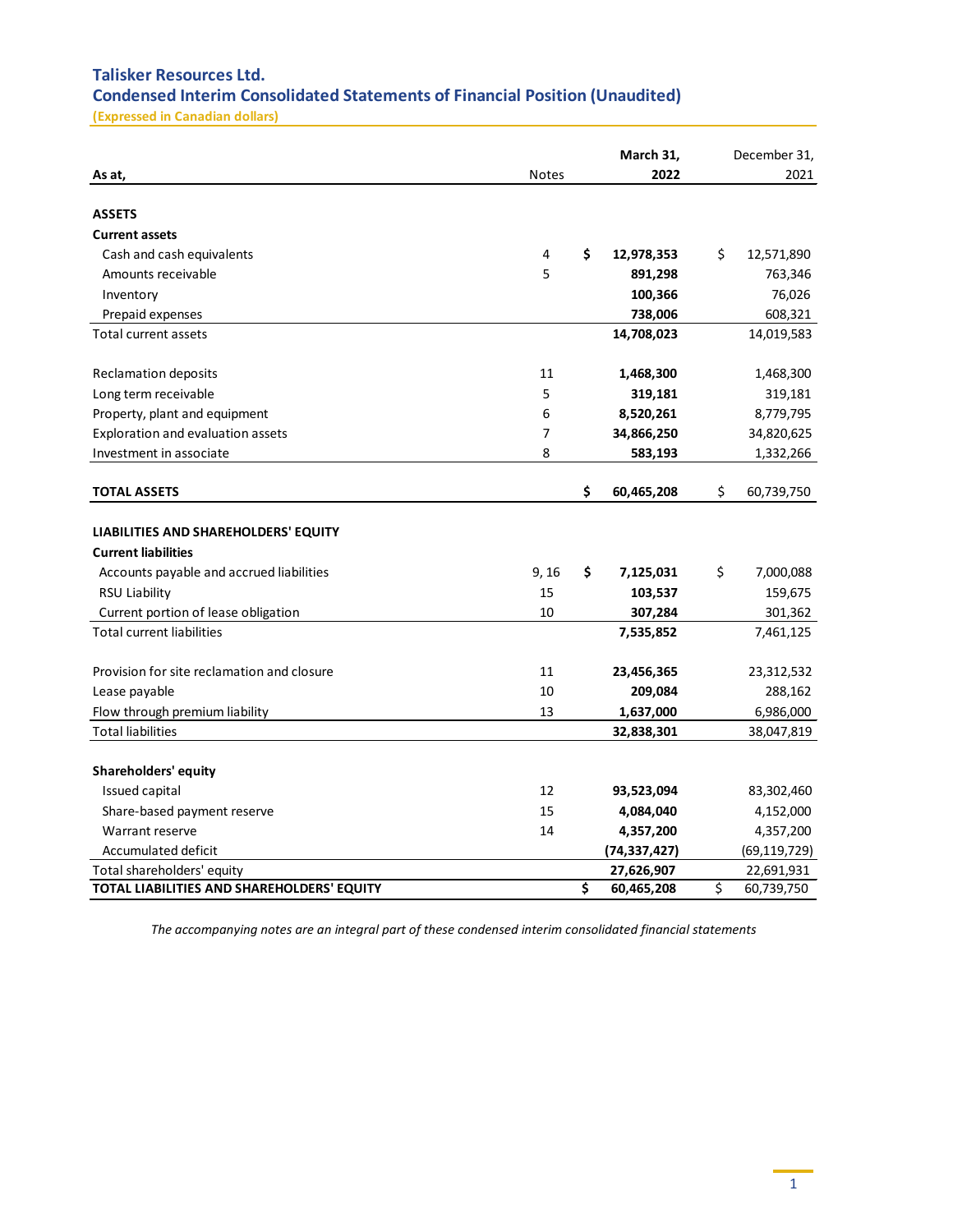# **Talisker Resources Ltd. Condensed Interim Consolidated Statements of Loss and Comprehensive Loss (Unaudited)**

**(Expressed in Canadian dollars)**

| For the three month periods ended March 31,   | <b>Notes</b> | 2022 |              |    | 2021        |
|-----------------------------------------------|--------------|------|--------------|----|-------------|
| <b>Expenses</b>                               |              |      |              |    |             |
| Exploration and evaluation expenditures       |              | \$   | 8,836,373 \$ |    | 6,429,246   |
| Mine care and maintenance costs               |              |      | 533,481      |    | 328,119     |
| Consulting and wages                          | 17           |      | 862,153      |    | 820,491     |
| Administration                                |              |      | 457,321      |    | 309,349     |
| Share-based expense                           | 15           |      | 48,483       |    | 29,587      |
| Public company costs                          |              |      | 290,532      |    | 488,901     |
| Travel and other                              |              |      | 52,323       |    | 30,369      |
| Depreciation of property, plant and equipment | 6            |      | 309,477      |    | 165,847     |
| <b>Total expenses</b>                         |              |      | 11,390,143   |    | 8,601,909   |
|                                               |              |      |              |    |             |
| Other income and expense                      |              |      |              |    |             |
| Finance expense (income)                      |              |      | 10,743       |    | (10, 214)   |
| Foreign currency translation (gain) loss      |              |      | 1,887        |    | 2,497       |
| Gain on revaluation of RSU liability          |              |      | (24, 021)    |    |             |
| Loss from investment in associate             | 8            |      | 749,073      |    | 19,000      |
| Accretion on site reclamation and closure     | 11           |      | 143,833      |    | 65,722      |
|                                               |              |      | 881,515      |    | 77,005      |
|                                               |              |      |              |    |             |
| Loss before income taxes                      |              |      | 12,271,658   |    | 8,678,914   |
| Income tax recovery                           |              |      | (6,986,000)  |    | (5,480,000) |
| Net loss and comprehensive loss               |              | \$   | 5,285,658    | \$ | 3,198,914   |
| Loss per share - basic and diluted            |              | \$   | 0.02         |    | \$<br>0.01  |
| Weighted average common shares outstanding    |              |      | 300,522,549  |    | 213,471,048 |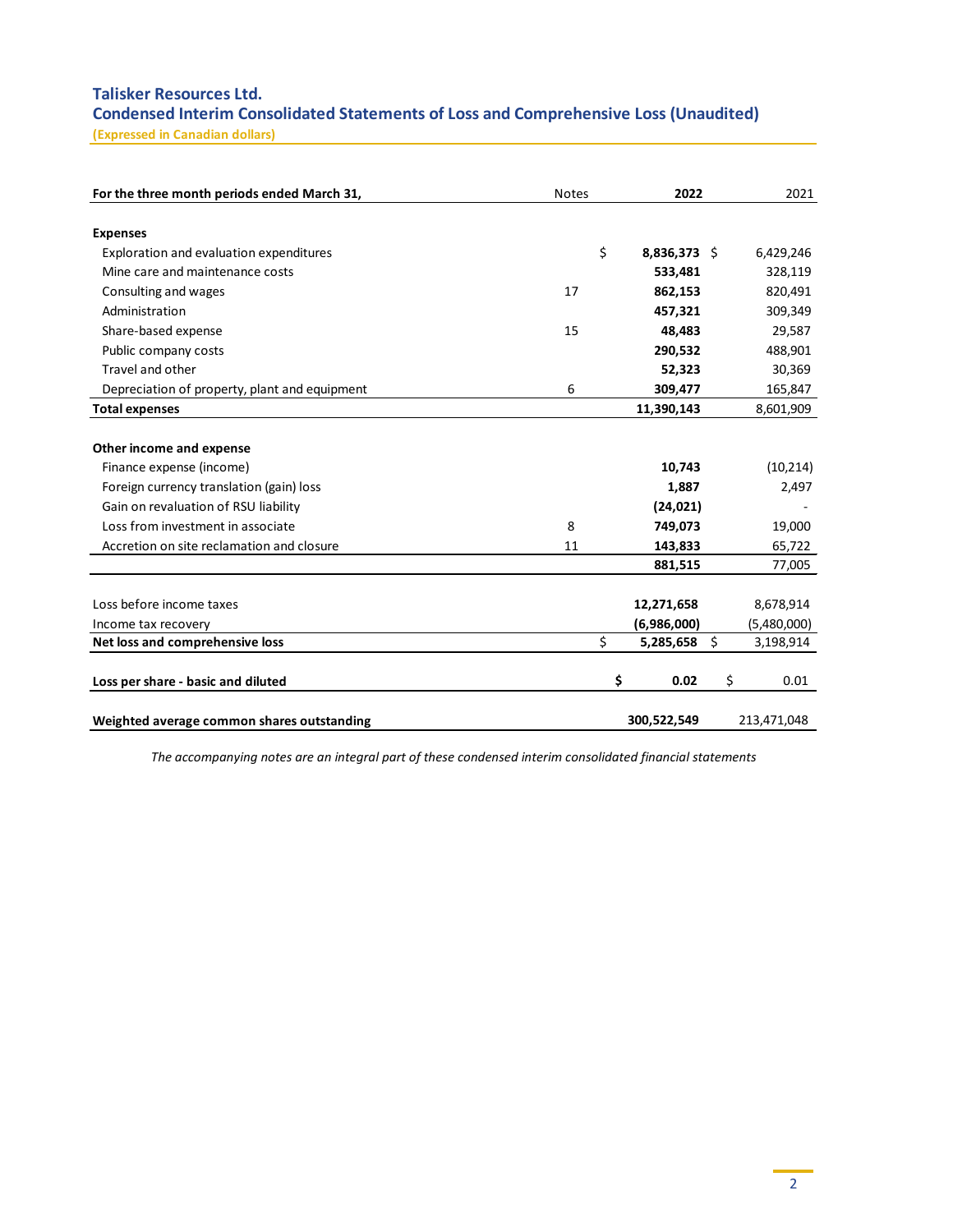### **Talisker Resources Ltd.**

**Condensed Interim Consolidated Statements of Changes in Shareholders' Equity (Unaudited) (Expressed in Canadian dollars)**

|                                                                             | <b>Shares</b>  |    | <b>Issued Capital</b> |   | Payment    | Reserve |            |   | earnings (deficit) | Total          |
|-----------------------------------------------------------------------------|----------------|----|-----------------------|---|------------|---------|------------|---|--------------------|----------------|
|                                                                             |                |    | (Note 12)             |   | (Note 15)  |         | (Note 14)  |   |                    |                |
| Balance as at December 31, 2020                                             | 213,309,069 \$ |    | 61,393,068            | Ś | 3,422,838  |         | 4,469,300  | S | (31,754,440)       | 37,530,766     |
| Issue of shares for acquisition of mineral properties                       | 50,000         |    | 15,500                |   |            |         |            |   |                    | 15,500         |
| Exercise of warrants (Note 12)                                              | 1,225,000      |    | 440,200               |   |            |         | (72,700)   |   |                    | 367,500        |
| Exercise of RSU's (Note 12)                                                 | 58,780         |    | 8,229                 |   | (8, 229)   |         |            |   |                    |                |
| Expiry of stock options                                                     |                |    |                       |   | (150, 609) |         |            |   | 150,609            |                |
| Net loss for the period                                                     |                |    |                       |   |            |         |            |   | (3, 198, 914)      | (3, 198, 914)  |
| Balance as at March 31, 2021                                                | 214,642,849    |    | 61,856,997            |   | 3,264,000  |         | 4,396,600  |   | (34,802,745)       | 34,714,852     |
| Issue of shares pursuant to private placement, net of issue costs (Note 12) | 42,566,932     |    | 20,344,021            |   |            |         |            |   |                    | 20,344,021     |
| Flow through premium liability (Note 12)                                    |                |    | (6,986,000)           |   |            |         |            |   |                    | (6,986,000)    |
| Issue of shares for acquisition of mineral properties                       | 5,569,170      |    | 1,505,080             |   |            |         |            |   |                    | 1,505,080      |
| Shares and warrants issued on corporate acquisition                         | 18,575,790     |    | 5,108,342             |   | 56,000     |         | 168,000    |   |                    | 5,332,342      |
| Exercise of warrants (Note 12)                                              | 3,443,481      |    | 1,215,967             |   |            |         | (207, 400) |   |                    | 1,008,567      |
| Exercise of options (Note 12)                                               | 892,383        |    | 258,053               |   | (83,000)   |         |            |   |                    | 175,053        |
| Share-based expense - options                                               |                |    |                       |   | 1,093,000  |         |            |   |                    | 1,093,000      |
| Expiry of stock options                                                     |                |    |                       |   | (178,000)  |         |            |   | 178,000            |                |
| Net loss for the period                                                     |                |    |                       |   |            |         |            |   | (34, 494, 984)     | (34, 494, 984) |
| Balance as at December 31, 2021                                             | 285,690,605    | -S | 83,302,460            |   | 4,152,000  |         | 4,357,200  |   | (69, 119, 729)     | 22,691,931     |
| Issue of shares pursuant to private placement, net of issue costs (Note 12) | 43,593,000     |    | 11,756,409            |   |            |         |            |   |                    | 11,756,409     |
| Flow through premium liability (Note 12)                                    |                |    | (1,637,000)           |   |            |         |            |   |                    | (1,637,000)    |
| Issue of shares for acquisition of mineral properties (Note 7)              | 75,000         |    | 20,625                |   |            |         |            |   |                    | 20,625         |
| Exercise of RSU's (Note 12)                                                 | 260,000        |    | 80,600                |   |            |         |            |   |                    | 80,600         |
| Expiry of stock options                                                     |                |    |                       |   | (67, 960)  |         |            |   | 67,960             |                |
| Net loss for the period                                                     |                |    |                       |   |            |         |            |   | (5,285,658)        | (5,285,658)    |
| Balance as at March 31, 2022                                                | 329,618,605    |    | 93,523,094            |   | 4,084,040  | Ś       | 4,357,200  |   | (74, 337, 427)     | 27,626,907     |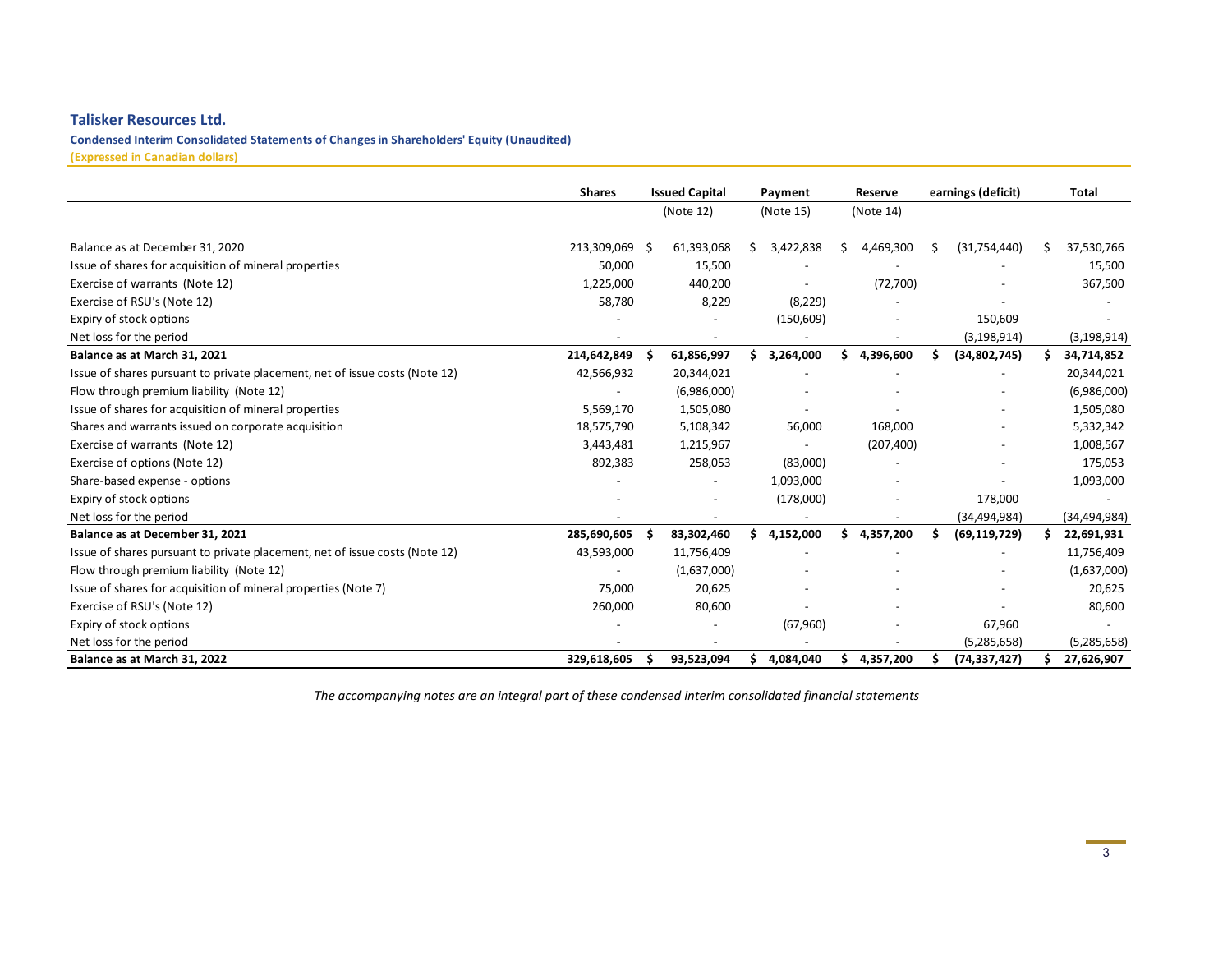## **Talisker Resources Ltd.**

# **Condensed Interim Consolidated Statements of Cash Flows (Unaudited)**

**(Expressed in Canadian dollars)**

| For the three month periods ended March 31,                         | <b>Notes</b> | 2022             | 2021          |
|---------------------------------------------------------------------|--------------|------------------|---------------|
| Cash provided by (used in):                                         |              |                  |               |
|                                                                     |              |                  |               |
| <b>Operating activities</b>                                         |              |                  |               |
| Net loss for the period                                             | \$           | $(5,285,658)$ \$ | (3, 198, 914) |
| Items not involving cash:                                           |              |                  |               |
| Income tax recovery                                                 | 12           | (6,986,000)      | (5,480,000)   |
| Loss from investment in associate                                   | 8            | 749,073          | 19,000        |
| Gain on revaluation of RSU liability                                |              | (24, 021)        |               |
| Share based payments                                                | 15           | 48,483           | 38,786        |
| Accretion on site reclamation and closure                           | 11           | 143,833          | 65,722        |
| Depreciation of property, plant and equipment                       | 6            | 309,477          | 165,847       |
| Working capital changes                                             |              |                  |               |
| Change in amounts receivable                                        |              | (127, 952)       | (355, 645)    |
| Change in inventory                                                 |              | (24, 340)        | 20,515        |
| Change in prepaid expenses                                          |              | (129, 685)       | 14,984        |
| Change in long term receivable                                      |              |                  |               |
| Change in accounts payable and accrued liabilities                  |              | 124,943          | 2,732,409     |
| Cash flows used in operating activities                             |              | (11, 201, 847)   | (5,977,296)   |
|                                                                     |              |                  |               |
| <b>Investing activities</b>                                         |              |                  |               |
| Acquisition of exploration and evaluation assets                    | 7            | (25,000)         | (10,000)      |
| Acquisition of property, plant and equipment                        | 6            | (49, 943)        | (92, 875)     |
| <b>Reclamation deposits</b>                                         | 11           |                  | (58, 300)     |
| Cash flows used in investing activities                             |              | (74, 943)        | (161, 175)    |
|                                                                     |              |                  |               |
| <b>Financing activities</b>                                         |              |                  |               |
| Issue of shares pursuant to private placement                       | 12           | 12,535,515       |               |
| Share issue costs                                                   | 12           | (779, 106)       |               |
| Issue of shares pursuant to exercise of warrants and options        | 12           |                  | 367,500       |
| Repayment of lease and equipment loans                              | 10           | (73, 156)        | (78, 852)     |
| Cash flows from financing activities                                |              | 11,683,253       | 288,648       |
|                                                                     |              |                  |               |
| Net increase (decrease) in cash and cash equivalents for the period |              | 406,463          | (5,849,823)   |
| Cash and cash equivalents, beginning of the period                  |              | 12,571,890       | 24,974,407    |
| Cash and cash equivalents, end of the period                        | \$           | 12,978,353 \$    | 19,124,584    |
|                                                                     |              |                  |               |
| Supplementary cash flow information                                 |              |                  |               |
| Interest received                                                   | \$           | 367 \$           | 10,214        |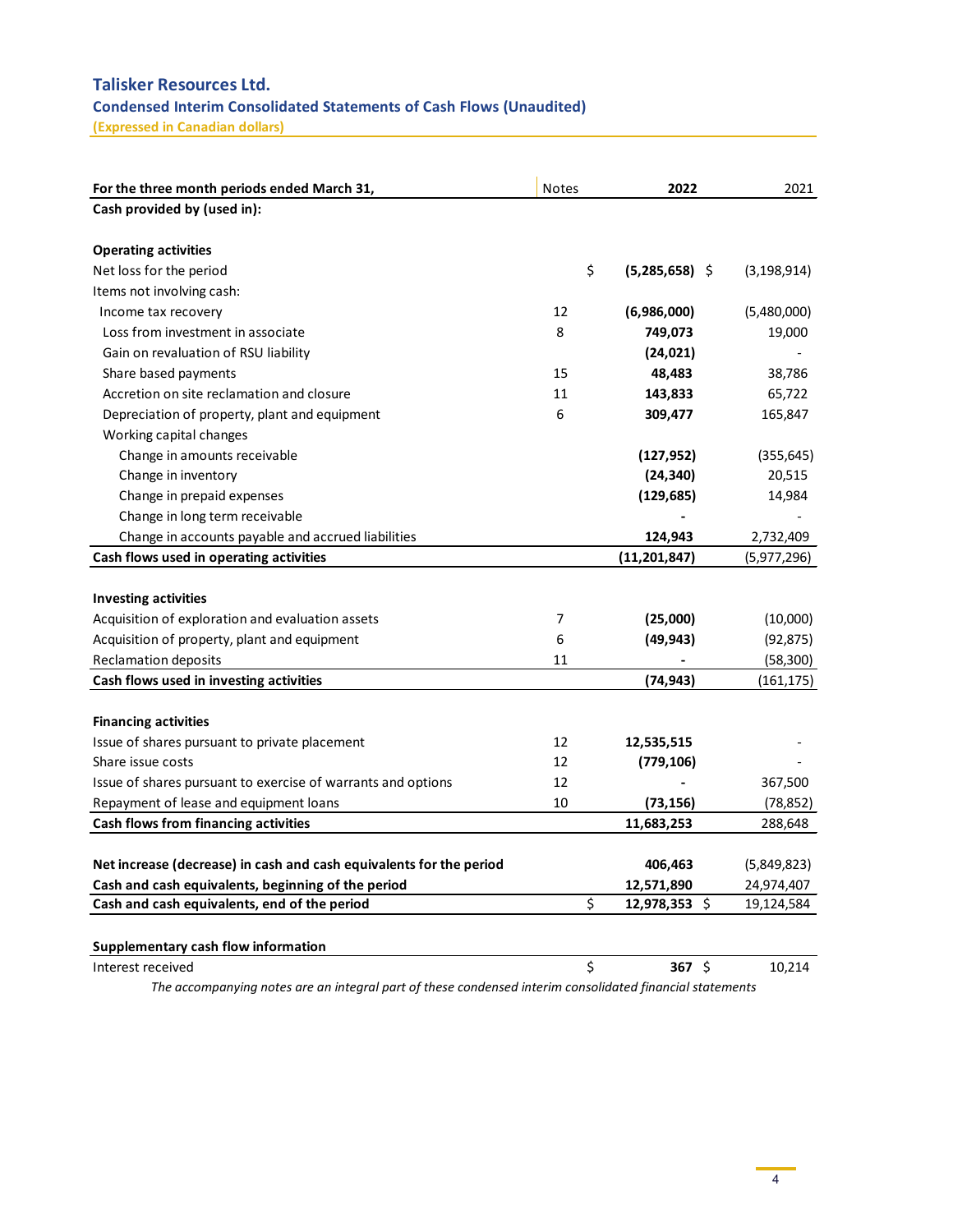

**1. NATURE OF OPERATIONS**

Talisker Resources Ltd. ("Talisker" or the "Company") is a publicly listed company incorporated in British Columbia and continued in the Province of Ontario. The Company is engaged in exploration and evaluation of mineral properties in British Columbia. The Company's shares are traded on the Toronto Stock Exchange (the "TSX") under the symbol TSK. The head office and registered address of the Company is located at 350 Bay Street, Suite 400, Toronto, Ontario, M5H 2S6.

The business of acquiring, exploring, and developing precious mineral deposits involves a high degree of risk. Talisker is in the exploration stage and is subject to risks and challenges similar to companies in a comparable stage. These risks include, but are not limited to, the challenges of securing adequate capital, exploration, development and operational risks inherent in the mining industry; changes in government policies and regulations; the ability to obtain the necessary environmental permitting; challenges in future profitable production or, alternatively Talisker's ability to dispose of its interest on an advantageous basis; as well as global economic and commodity price volatility; all of which are uncertain. There is no assurance that Talisker's funding initiatives will continue to be successful. The underlying value of the mineral properties is dependent upon the existence and economic recovery of mineral reserves and is subject to, but not limited to, the risks and challenges identified above. Changes in future conditions could require material write-downs of the carrying value of mineral properties and deferred exploration.

These condensed interim consolidated financial statements were approved and authorized for issuance by the Board of Directors of the Company on May 13, 2022.

### **2. BASIS OF PRESENTATION**

#### **Statement of Compliance**

These condensed interim consolidated financial statements, including comparatives, have been prepared in accordance with International Accounting Standards ("IAS") 34 'Interim Financial Reporting' ("IAS 34") using accounting policies consistent with International Financial Reporting Standards ("IFRS") as issued by the International Accounting Standards Board ("IASB") and Interpretations of the International Financial Reporting Interpretations Committee ("IFRIC").

#### **Basis of Measurement**

These condensed interim consolidated financial statements have been prepared on the basis of accounting policies and methods of computation consistent with those applied in the Company's December 31, 2021 annual financial statements.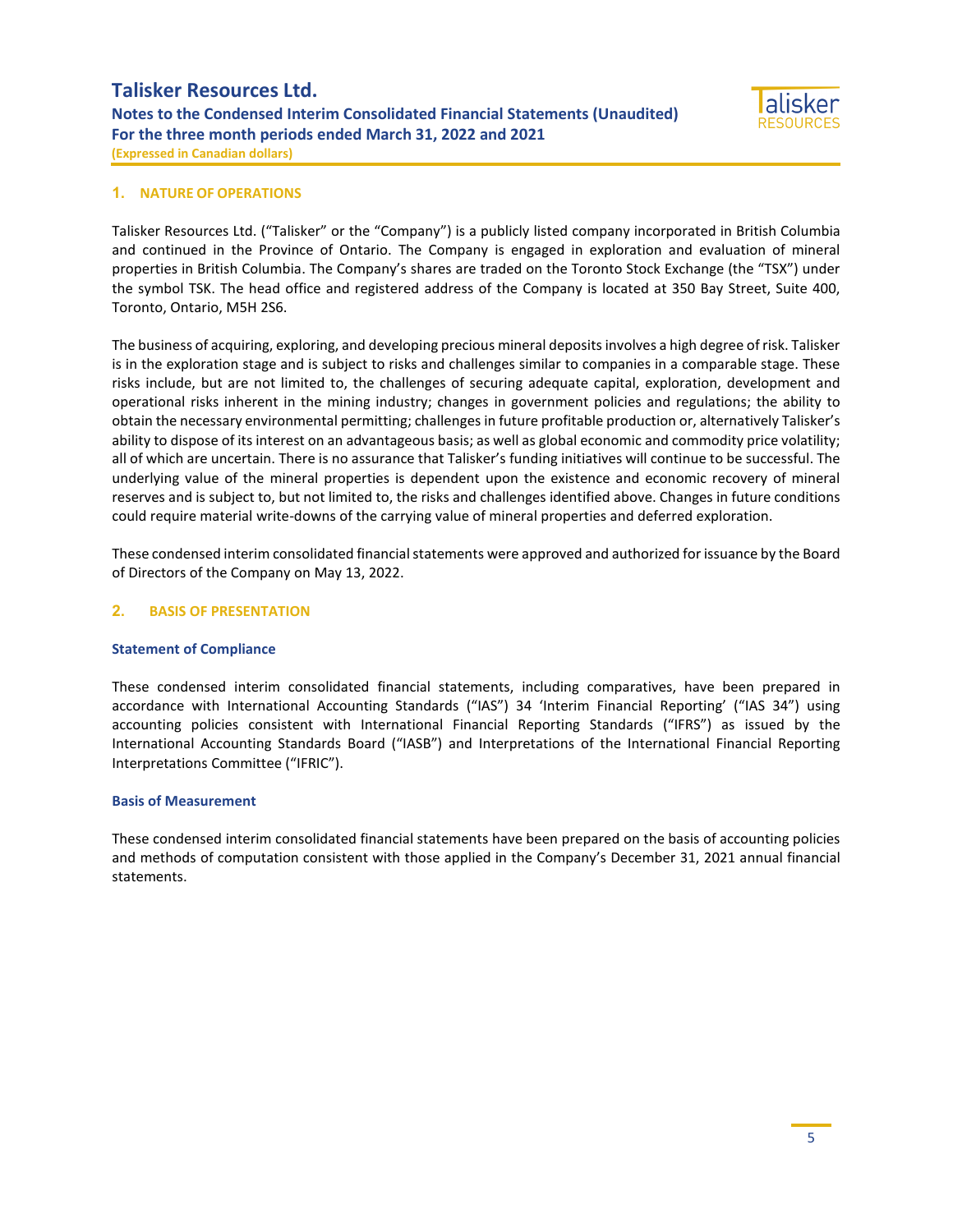

#### **2. BASIS OF PRESENTATION (continued)**

#### **Principles of Consolidation**

These condensed interim consolidated financial statements for the three month periods ended March 31, 2022 and 2021 include the financial position, financial performance and cash flows of the Company and its subsidiary detailed below:

| <b>Subsidiary</b>        | <b>Country of</b><br>Incorporation | <b>Economic</b><br><b>Interest</b> | <b>Basis</b><br>of Accounting |
|--------------------------|------------------------------------|------------------------------------|-------------------------------|
| Bralorne Gold Mines Ltd. | Canada                             | 100%                               | <b>Full consolidation</b>     |
| New Carolin Gold Corp.   | Canada                             | 100%                               | <b>Full consolidation</b>     |

*Subsidiaries -* Subsidiaries are entities over which the Company has control, whereby control is defined as the power to direct activities of an entity that significantly affect the entity's returns so as to obtain benefit from its activities. Control is presumed to exist where the Company has a shareholding of more than one half of the voting rights in its subsidiaries. The effects of potential voting rights that are currently exercisable are considered when assessing whether control exists. Subsidiaries are fully consolidated from the date control is transferred to the Company, and are de-consolidated from the date at which control ceases.

#### **3. SIGNIFICANT ACCOUNTING JUDGMENTS, ESTIMATES AND ASSUMPTIONS**

The preparation of financial statements in conformity with IFRS requires the Company's management to make judgments, estimates and assumptions about future events that affect the amounts reported in the financial statements. Although these estimates are based on management's best knowledge of the amount, event or actions, actual results may differ from those estimates.

The areas which require management to make significant judgments, estimates and assumptions in determining carrying values include, but are not limited to:

- Exploration and Evaluation *Assets' carrying values and impairment charges* The Company assesses its cashgenerating units at each reporting date to determine whether any indication of impairment exists. Where an indicator of impairment exists, an estimate of the recoverable amount is made, which is the higher of the fair value less costs of disposal and value in use. The determination of the recoverable amount requires the use of estimates and assumptions such as long-term commodity prices, discount rates, future capital requirements, exploration potential and future operating performance. Fair value is determined as the amount that would be obtained from the sale of the asset in an arm's-length transaction between knowledgeable and willing parties.
- **Share-based payments** The Company determines costs for share-based payments using market-based valuation techniques. The fair value of the market-based and performance-based non-vested share awards are determined at the date of grant using generally accepted valuation techniques. Assumptions are made and judgment used in applying valuation techniques. These assumptions and judgments include estimating the future volatility of the stock price, expected dividend yield, future employee turnover rates and future employee stock option exercise behaviors and corporate performance. Such judgments and assumptions are inherently uncertain. Changes in these assumptions affect the fair value estimates.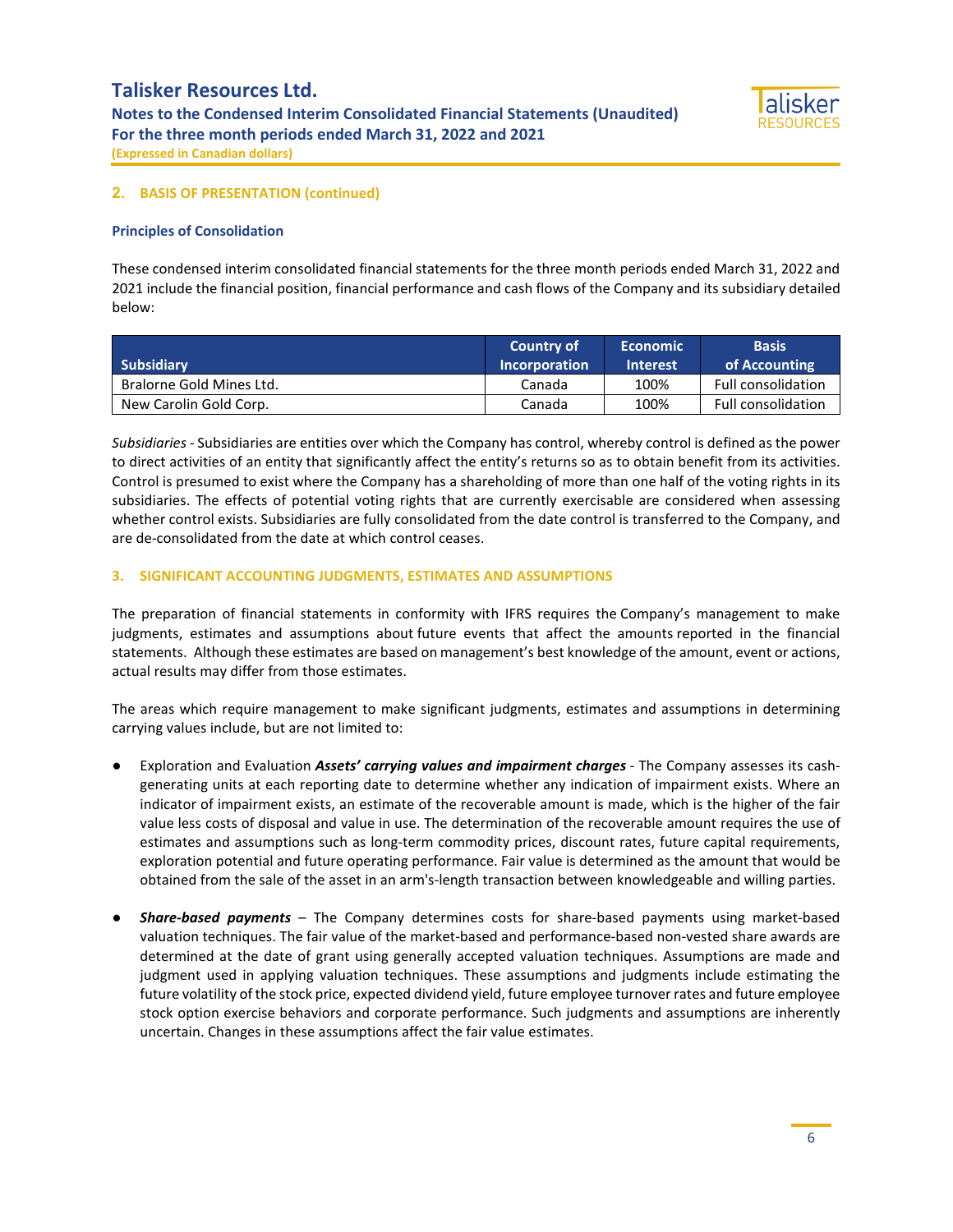

**3. SIGNIFICANT ACCOUNTING JUDGMENTS, ESTIMATES AND ASSUMPTIONS (continued)**

- *Provision for site reclamation and closure*  Provisions for site reclamation and closure have been created based on management estimates. Assumptions, based on the current economic environment, have been made which management believes are a reasonable basis upon which to estimate the future liability as shown in Note 12. These estimates take into account any material changes to the assumptions that occur when reviewed regularly by management and are based on current regulatory requirements. Significant changes in estimates of discount rate, contamination, restoration standards and techniques will result in changes to provisions from period to period. Actual reclamation and closure costs will ultimately depend on future market prices for the costs which will reflect the market condition at the time the costs are actually incurred. The final cost of the currently recognized rehabilitation provisions may be higher or lower than currently provided for.
- **Impairment of investments in associate** The Company follows the guidance of IAS 28, Investments in Associates and Joint Ventures to assess whether there are impairment indicators which may lead to the recognition of an impairment loss with respect to its net investment in an associate. This determination requires significant judgement in evaluating if a decline in fair value is significant or prolonged, which triggers a formal impairment test. In making this judgement, the Company's management evaluates, among other factors, the duration and extent to which the fair value of an investment is less than its carrying amount, the volatility of the investment and the financial health and business outlook for the investee, including factors such as the current and expected status of the investee's exploration projects and changes in financing cash flows.
- **COVID-19 -** The outbreak of the novel coronavirus ("COVID-19") in December 2019 resulted in governments worldwide enacting emergency measures to combat the spread of the virus. Measures taken to contain the spread of the virus, including travel bans, quarantines, social distancing, and closures of non-essential services triggered significant disruptions to businesses worldwide, resulting in an economic slowdown. The duration and impact of the COVID-19 pandemic is unclear at this time and as a result it is not possible for management to estimate the severity of the impact it may have on the financial results and operations of the Company in future periods. It is management's assumption that the Company will continue to operate as a going concern. As of March 31, 2022, the Company was to be required to spend approximately \$1,733,000 to be spent by December 31, 2022 in connection with its flow-through offerings (December 31, 2021 - \$897,000).

#### **4. CASH AND CASH EQUIVALENTS**

The balance at March 31, 2022 consists of cash on deposit with major Canadian banks in interest bearing accounts totaling \$12,878,353 (December 31, 2021 - \$9,860,732) and guaranteed investment certificates with major Canadian banks of \$100,000 (December 31, 2021 - \$2,711,158) for total cash and cash equivalents of \$12,978,353 (December 31, 2021 - \$12,571,890).

During the three month period ended March 31, 2022, the Company recognized interest income related to the various investments of \$367 (2021 - \$27,307).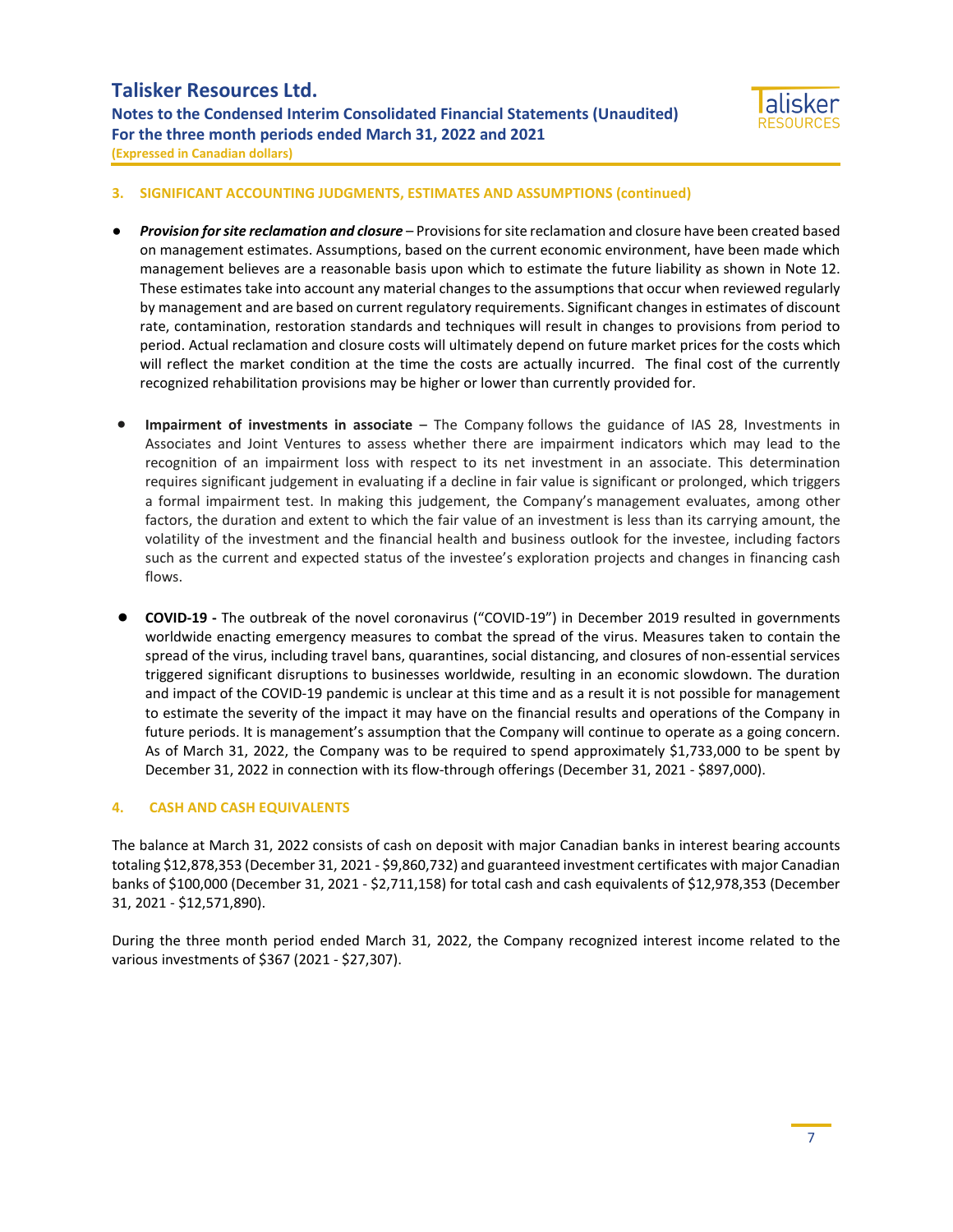

#### **5. AMOUNTS RECEIVABLE**

|                   | March 31, | December 31, |
|-------------------|-----------|--------------|
| As at,            | 2022      | 2021         |
| HST receivable    | 521.735   | 416,846      |
| Other receivables | 369,563   | 346,500      |
|                   | 891,298   | 763,346      |

At March 31, 2022, the Company anticipates full recovery of these amounts and therefore no expected credit loss has been recorded against these receivables. The Company holds no collateral for any receivable amounts outstanding as at March 31, 2022 and December 31, 2021.

#### **Long Term Receivable**

As at March 31, 2022, the Company recognized a receivable of \$319,181 (December 31, 2021 - \$319,181) related to B.C. tax mining credits. The Company expects to receive the refund pending the standard review process by CRA which is expected to take longer than 12 months.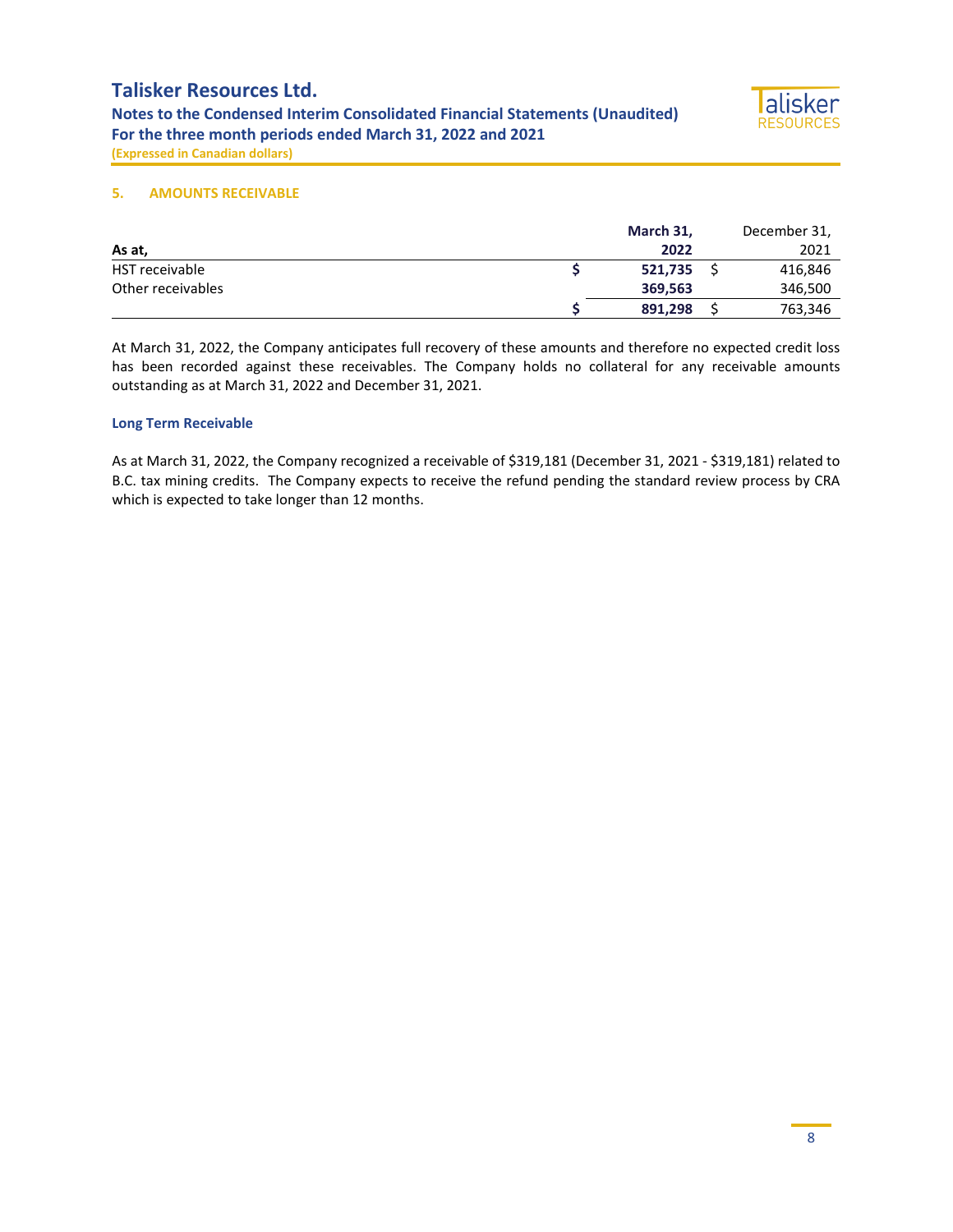# **Talisker Resources Ltd.**



**Notes to the Condensed Interim Consolidated Financial Statements (Unaudited) For the three month periods ended March 31, 2022 and 2021 (Expressed in Canadian dollars)**

#### **6. PROPERTY, PLANT AND EQUIPMENT**

|                                 | Machinery and |                  |                          | <b>Water Treatment</b> |          | Right-of-Use |            |
|---------------------------------|---------------|------------------|--------------------------|------------------------|----------|--------------|------------|
|                                 | Equipment     | <b>Buildings</b> | Land                     | Facility               | Vehicles | Asset        | Total      |
|                                 |               | \$               | \$                       |                        | \$       | \$           | \$         |
| Balance at December 31, 2020    | 1,148,053     | 689,509          | 315,000                  | 977,000                | 177,060  | 1,270,039    | 4,576,661  |
| Additions                       | 275,907       | 5,137,662        |                          | 15,121                 |          | 226,437      | 5,655,127  |
| <b>Disposals</b>                | (94, 608)     | (13, 776)        |                          | (50, 800)              | (2,500)  |              | (161, 684) |
| Balance at December 31, 2021    | 1,329,352     | 5,813,395        | 315,000                  | 941,321                | 174,560  | 1,496,476    | 10,070,104 |
| Additions                       |               | 52,918           |                          |                        |          |              | 52,918     |
| Disposals                       |               | (2, 975)         |                          |                        |          |              | (2, 975)   |
| Balance at March 31, 2022       | 1,329,352     | 5,863,338        | 315,000                  | 941,321                | 174,560  | 1,496,476    | 10,120,047 |
| <b>ACCUMULATED DEPRECIATION</b> |               |                  |                          |                        |          |              |            |
| Balance at December 31, 2020    | 145,411       | 56,490           | $\blacksquare$           | 68,661                 | 20,501   | 230,360      | 521,423    |
| Additions                       | 279,452       | 76,950           |                          | 86,464                 | 23,725   | 339,415      | 806,006    |
| <b>Disposals</b>                | (28, 147)     | (2,065)          | $\overline{\phantom{a}}$ | (6, 341)               | (567)    |              | (37, 120)  |
| Balance at December 31, 2021    | 396,716       | 131,375          |                          | 148,784                | 43,659   | 569,775      | 1,290,309  |
| Additions                       | 91,361        | 108,766          |                          | 15,515                 | 5,921    | 87,914       | 309,477    |
| Disposals                       |               |                  |                          |                        |          |              |            |
| Balance at March 31, 2022       | 488,077       | 240,141          |                          | 164,299                | 49,580   | 657,689      | 1,599,786  |
| <b>NET BOOK VALUE</b>           |               |                  |                          |                        |          |              |            |
| At December 31, 2021            | 932,636       | 5,682,020        | 315,000                  | 792,537                | 130,901  | 926,701      | 8,779,795  |
| At March 31, 2022               | 841,275       | 5,623,197        | 315,000                  | 777,022                | 124,980  | 838,787      | 8,520,261  |

As at March 31, 2022, included under buildings is \$70,000 (December 31, 2021 - \$5,123,886) in construction in process related to construction of a camp, which is not being amortized until ready for its intended use. The camp came into use during the current period and started to be depreciated.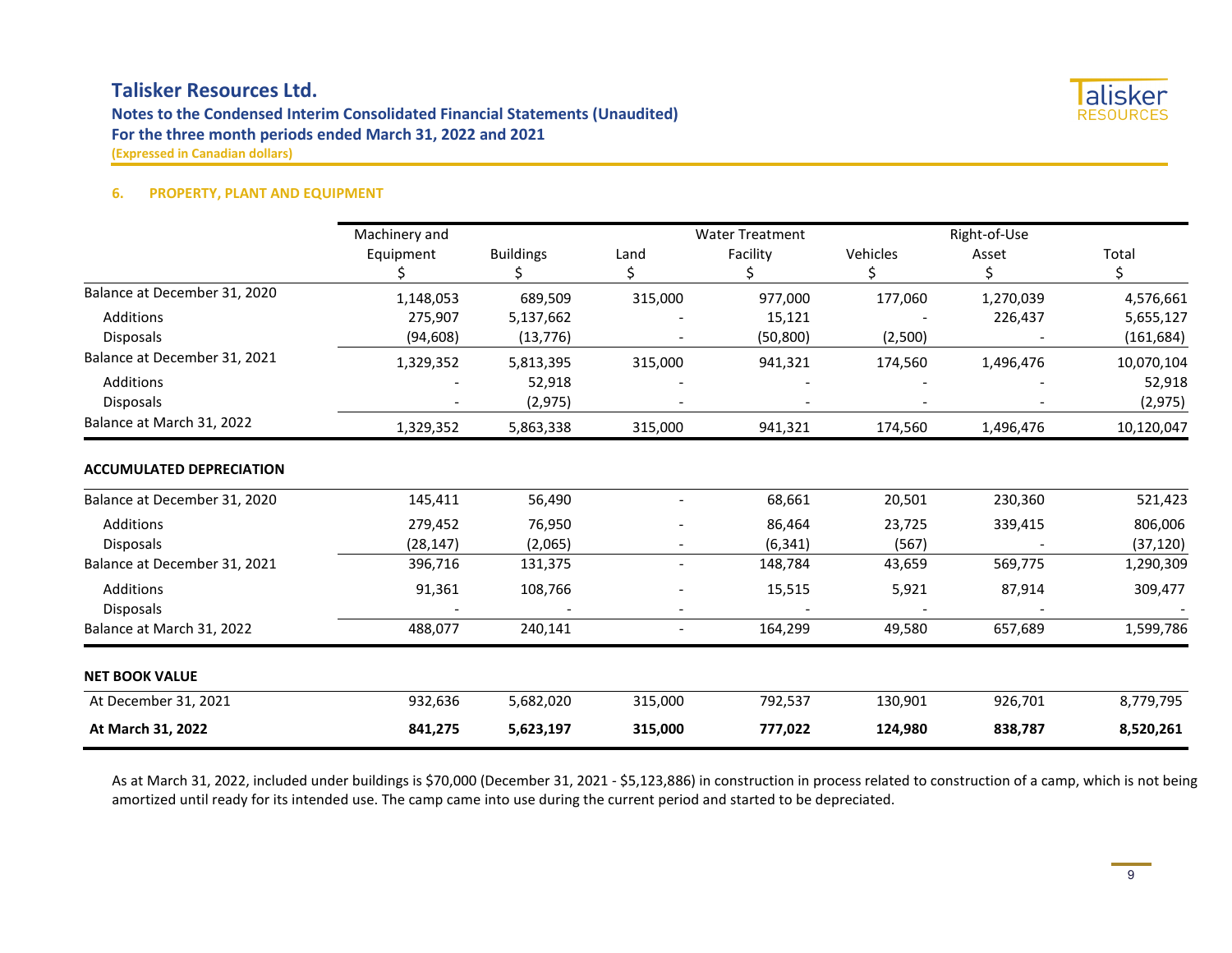

#### **7. EXPLORATION AND EVALUATION ASSETS**

The exploration and evaluation assets for the Company are summarized as follows:

#### **Three month period ended March 31, 2022**

| Project                          | January 1, 2022 |    | Additions        | <b>Disposals</b>               | March 31, 2022 |
|----------------------------------|-----------------|----|------------------|--------------------------------|----------------|
| <b>Bralorne Gold Camp</b>        |                 |    |                  |                                |                |
| <b>Bralorne Gold Project</b>     | 15,211,923      | \$ | \$<br>$\sim 100$ | \$<br>$\sim$                   | 15,211,923     |
| Royalle Property                 | 243,000         |    |                  |                                | 243,000        |
| NaiKun Wind Crown Grant          | 36,000          |    |                  |                                | 36,000         |
| <b>Congress Property</b>         | 295,000         |    |                  |                                | 295,000        |
| <b>Big Sheep Property</b>        | 120,000         |    |                  |                                | 120,000        |
| <b>Southern BC Properties</b>    |                 |    |                  |                                |                |
| Spences Bridge                   | 5,701,823       |    |                  |                                | 5,701,823      |
| <b>Blustry Mountain Property</b> | 30,000          |    |                  |                                | 30,000         |
| <b>Tulox Property</b>            | 405,963         |    |                  |                                | 405,963        |
| <b>Merritt Property</b>          | 96,650          |    |                  |                                | 96,650         |
| WCGG Properties <sup>(1)</sup>   | 109,338         |    |                  |                                | 109,338        |
| Golden Hornet Property           |                 |    | 45,625           |                                | 45,625         |
| <b>SC Property</b>               | 78,750          |    |                  | $\qquad \qquad \blacksquare$   | 78,750         |
| <b>Ladner Gold Project</b>       | 12,492,178      |    |                  |                                | 12,492,178     |
|                                  | 34,820,625      | Ś  | 45,625<br>Ś      | \$<br>$\overline{\phantom{a}}$ | 34,866,250     |

 $1$  WCGG Properties included the Tulameen South, Bluejay and Sauchi Creek properties.

During the three month period ended March 31, 2022, the Company issued 75,000 shares with a value of \$20,625 and made cash payments of \$25,000 for property acquisitions on the Golden Hornet property.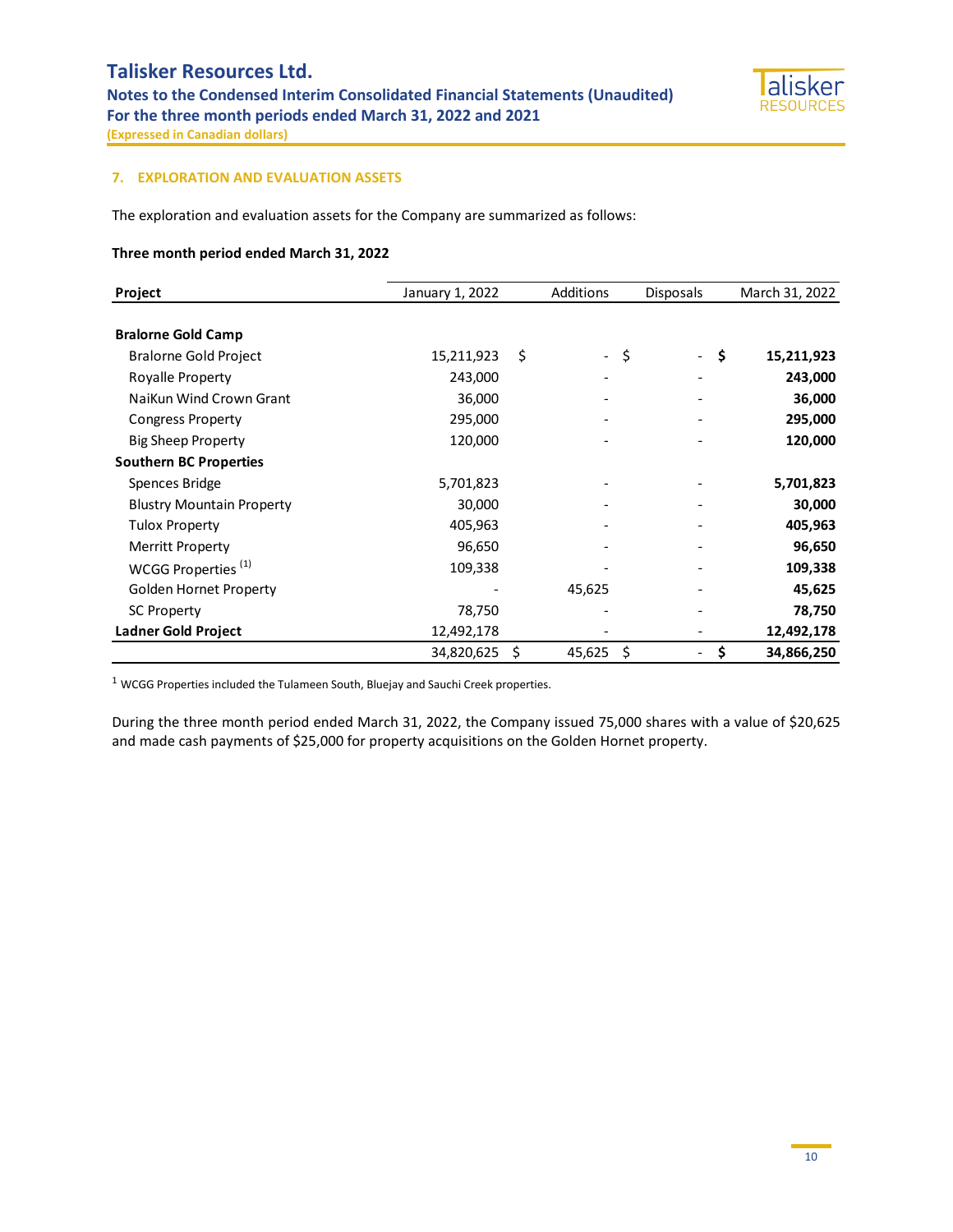# **Talisker Resources Ltd. Notes to the Condensed Interim Consolidated Financial Statements (Unaudited) For the three month periods ended March 31, 2022 and 2021 (Expressed in Canadian dollars)**



#### **8. INVESTMENT IN ASSOCIATE**

On December 11, 2020, The Company sold several properties to TDG Gold resulting in the issuance to Talisker 18,973,699 TDG Gold Shares.

Due to these shareholdings and the director it has appointed to the board of TDG Gold, the Company has determined that it has significant influence over TDG Gold and has accounted for its continuing investment as an Investment in Associate using the equity basis of accounting.

Fair value of one TDG Gold share as at March 31, 2022 was \$0.485. The shares are subject to release based on the following schedule:

|                   | # of TDG Gold | Cumulative |
|-------------------|---------------|------------|
|                   | <b>Shares</b> | Releases   |
| April 12, 2021    | 1,897,370     | 1,897,370  |
| June 14, 2021     | 2,846,055     | 4,743,425  |
| December 14, 2021 | 2,846,055     | 7,589,480  |
| June 14, 2022     | 2,846,055     | 10,435,535 |
| December 14, 2022 | 2,846,055     | 13,281,591 |
| June 14, 2023     | 2,846,055     | 16,127,647 |
| December 14, 2023 | 2,846,051     | 18,973,699 |

Changes in the investment in associate for the three month period ended March 31, 2022 and year ended December 31, 2021 were as follows:

| Balance - December 31, 2020     | \$4,508,688   |
|---------------------------------|---------------|
| Shares sold                     | (1, 138, 422) |
| Proportionate share of net loss | (2,038,000)   |
| Balance - December 31, 2021     | \$1,332,266   |
| Proportionate share of net loss | (749, 073)    |
| <b>Balance - March 31, 2022</b> | 583,193       |

During the year ended December 31, 2021, the Company sold 4,743,425 shares of TDG Gold for proceeds of \$2,301,830 resulting in a realized gain on disposal of investment in associate of \$1,163,408 for the year ended December 31, 2021, leaving 14,230,274 shares (representing 17% interest) of TDG Gold held as at March 31, 2022 (December 31, 2021 – 14,230,274 shares representing 18%).

Subsequent to the period end on April 7, 2022, TDG Gold completed an equity private placement diluting the Company's investment. As such, the Company no longer retains significant influence from this date and will account for its investment in TDG Gold as a marketable security in the second quarter of 2022.

#### **9. ACCOUNTS PAYABLE AND ACCRUED LIABILITIES**

|                            | March 31, | December 31, |
|----------------------------|-----------|--------------|
| As at,                     | 2022      | 2021         |
| Accounts payable           | 3,084,438 | 2,474,255    |
| <b>Accrued liabilities</b> | 4,040,593 | 4,525,833    |
|                            | 7,125,031 | 7,000,088    |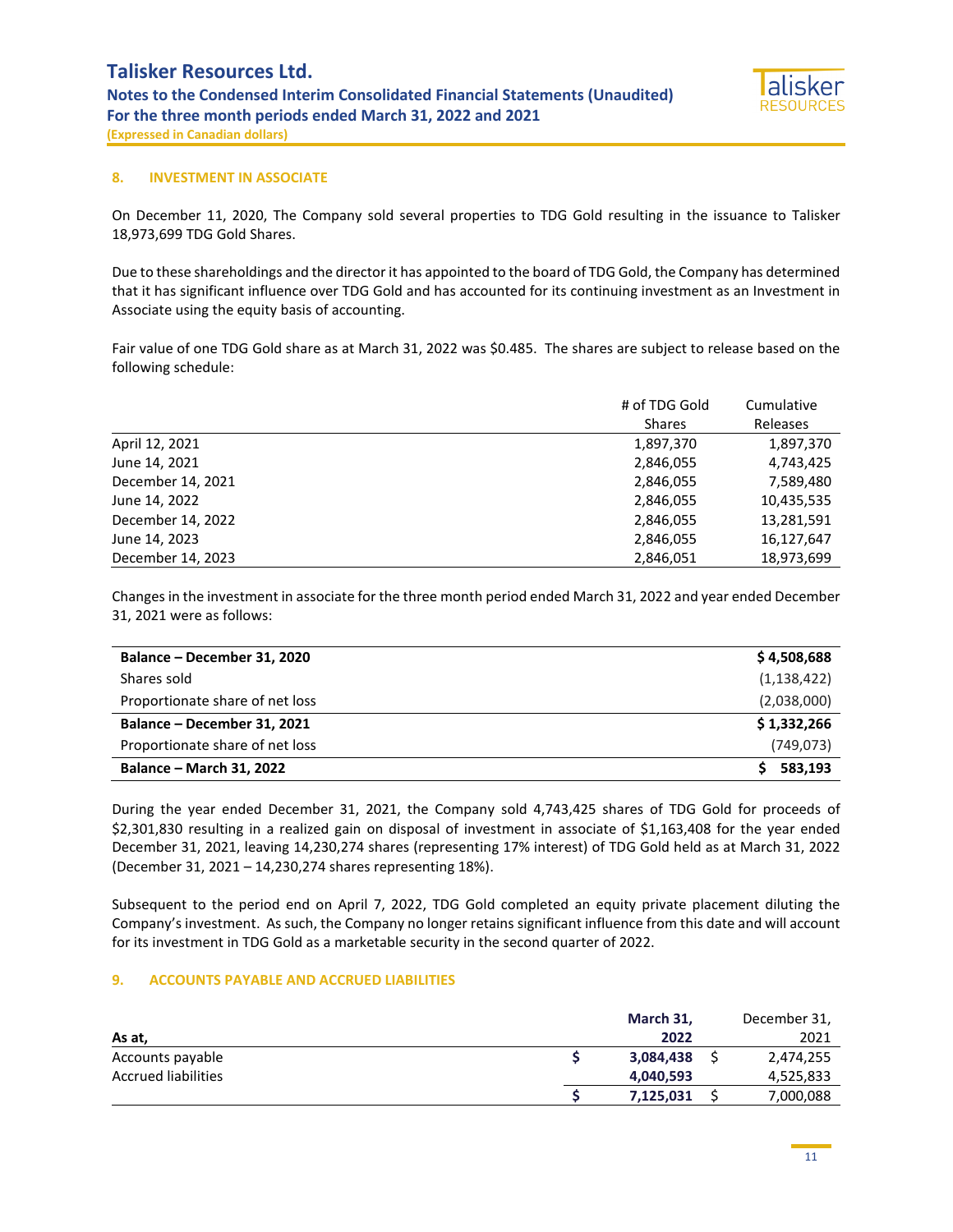

#### **10. LEASES PAYABLE**

The Company has entered into equipment leases expiring between 2021 and 2023, with interest rates ranging from 4.95% to 5.90% per annum. The Company has the option to purchase the equipment at the end of the lease term for a nominal amount. The Company's obligations under finance leases are secured by the lessor's title to the leased assets.

The contractual maturities and interest charges in respect of the Company's finance lease obligations are as follows:

|                                                   | March 31,  | December 31, |
|---------------------------------------------------|------------|--------------|
|                                                   | 2022       | 2021         |
| Not later than one year                           | 337,063    | 337,063      |
| Later than one year and not later than five years | 215,909    | 300,175      |
| Less: Future interest charges                     | (36, 605)  | (47, 714)    |
| Present value of lease payments                   | 516.367    | 589,524      |
| Less: current portion                             | (307, 283) | (301, 362)   |
| Non-current portion                               | 209.084    | 288,162      |

Reconciliation of debt arising from lease liabilities:

|                                         | March 31, | December 31, |
|-----------------------------------------|-----------|--------------|
|                                         | 2022      | 2021         |
| Lease liability at beginning of year    | 589.524   | 692.181      |
| Principal payments on lease liabilities | (73, 157) | (329,094)    |
| Additions to lease liabilities          |           | 226,437      |
|                                         | 516,367   | 589,524      |

#### **11. PROVISION FOR SITE RECLAMATION AND CLOSURE**

Provincial laws and regulations concerning environmental protection affect the Company's exploration and operations. Under current regulations, the Company is required to meet performance standards to minimize the environmental impact from its activities and to perform site restoration and other closure activities. The Company's provision for future site closure and reclamation costs is based on known requirements.

The breakdown of the provision for site reclamation and closure is as per below:

|                                    |                 | March 31, 2022           |            |                 | December 31, 2021 |            |
|------------------------------------|-----------------|--------------------------|------------|-----------------|-------------------|------------|
|                                    | <b>Bralorne</b> | <b>New Carolin</b>       | Total      | <b>Bralorne</b> | New Carolin       | Total      |
| Balance, beginnning of period/year | 15.784.000      | 7.528.532                | 23,312,532 | 14,592,950      | ۰.                | 14,592,950 |
| Acquisition of properties          | ۰               | -                        |            | -               | 220,000           | 220,000    |
| Change in estimate                 | ۰               | $\overline{\phantom{a}}$ | ۰          | 924.511         | 7,308,532         | 8,233,043  |
| Accretion                          | 98.977          | 44.856                   | 143,833    | 266.539         | $\sim$            | 266,539    |
| Balance, end of period/year        | 15.882.977      | 7.573.388                | 23,456,365 | 15,784,000      | 7,528,532         | 23,312,532 |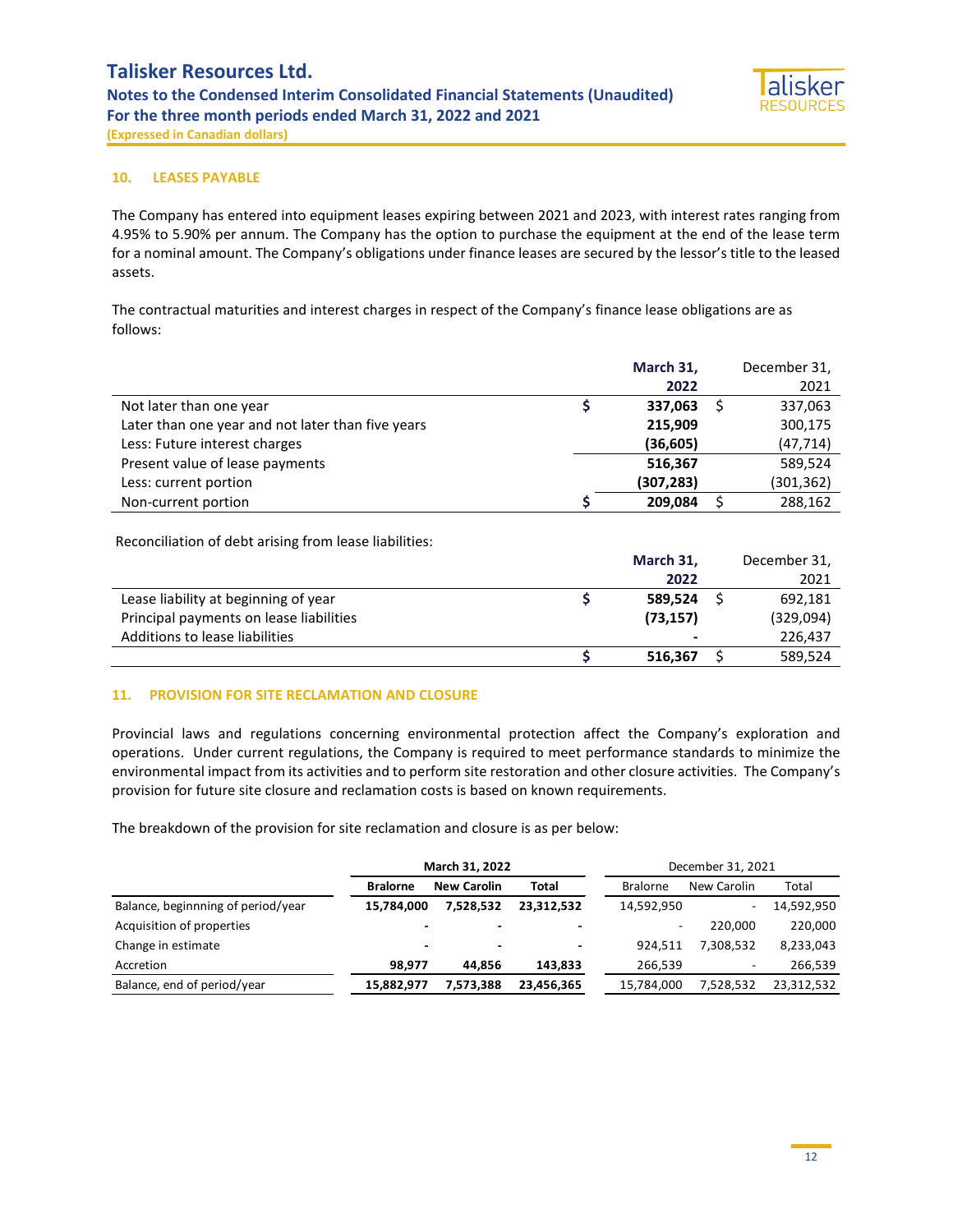

**(Expressed in Canadian dollars)**

#### **11. PROVISION FOR SITE RECLAMATION AND CLOSURE (continued)**

The present value of the obligation for Bralorne of \$15,882,977 (December 31, 2021 – \$15,784,000) is based on an undiscounted obligation of \$54,575,381, out of which \$8,688,132 is expected to be incurred in 2027 with the remaining \$45,887,249 to be incurred on water treatment and quality monitoring throughout 2126. The provision was calculated using a weighted average risk-free interest rate of 2.2% (December 31, 2021 – 2.2%) and a weighted average inflation rate of 2.25% (December 31, 2021 – 2.25%). Reclamation activities are estimated to begin in 2027 and are expected to be incurred over a period of 100 years.

The present value of the obligation for Ladner Lake of \$7,537,388 (December 31, 2021 – \$7,528,532). The provision was calculated using a weighted average risk-free interest rate of 2.2% and a weighted average inflation rate of 2.25%.

#### **Reclamation Deposits**

The Company is required to make reclamation deposits in respect of its expected site reclamation and closure obligations. The reclamation deposits represent collateral for possible reclamation activities necessary on mineral properties in connection with the permits required for exploration activities by the Company.

|                             | March 31, 2022 |                 |         |                |          | December 31, 2021 |          |           |
|-----------------------------|----------------|-----------------|---------|----------------|----------|-------------------|----------|-----------|
|                             | Talisker       | <b>Bralorne</b> | New     | Total          | Talisker | <b>Bralorne</b>   | New      | Total     |
| Balance, beginnning of      | 58.300         | 1.190.000       | 220,000 | 1,468,300      |          | 1,190,000         |          | 1,190,000 |
| Additions                   |                |                 |         | $\blacksquare$ | 58,300   |                   | 220.000  | 278,300   |
| Disposals                   | -              | $\sim$          | $\sim$  | -              |          |                   | <b>-</b> |           |
| Balance, end of period/year | 58.300         | 1.190.000       | 220,000 | 1,468,300      | 58,300   | 1.190.000         | 220.000  | 1,468,300 |

Under the Ministry of Energy, Mines and Petroleum Resources ("MEM"), the Company is required to hold reclamation bonds that cover the estimated future cost to reclaim the ground disturbed. Bralorne is required to pay \$250,000 every six months until a cumulative security equal to \$12,300,000. At March 31, 2022, the surety amounted to \$2,400,000 and the Company has placed \$1,190,000 in cash (December 31, 2021 - \$1,190,000), totalling \$3,590,000 to cover estimated future costs related to the ground disturbance at the Company's Bralorne Gold Project. As at March 31, 2022 the Company is current with all its obligations with the MEM.

In connection with the Ladner Gold Project, under New Carolin, the Company has a total of \$220,000 placed with the Province of British Columbia in environmental and mining bonds.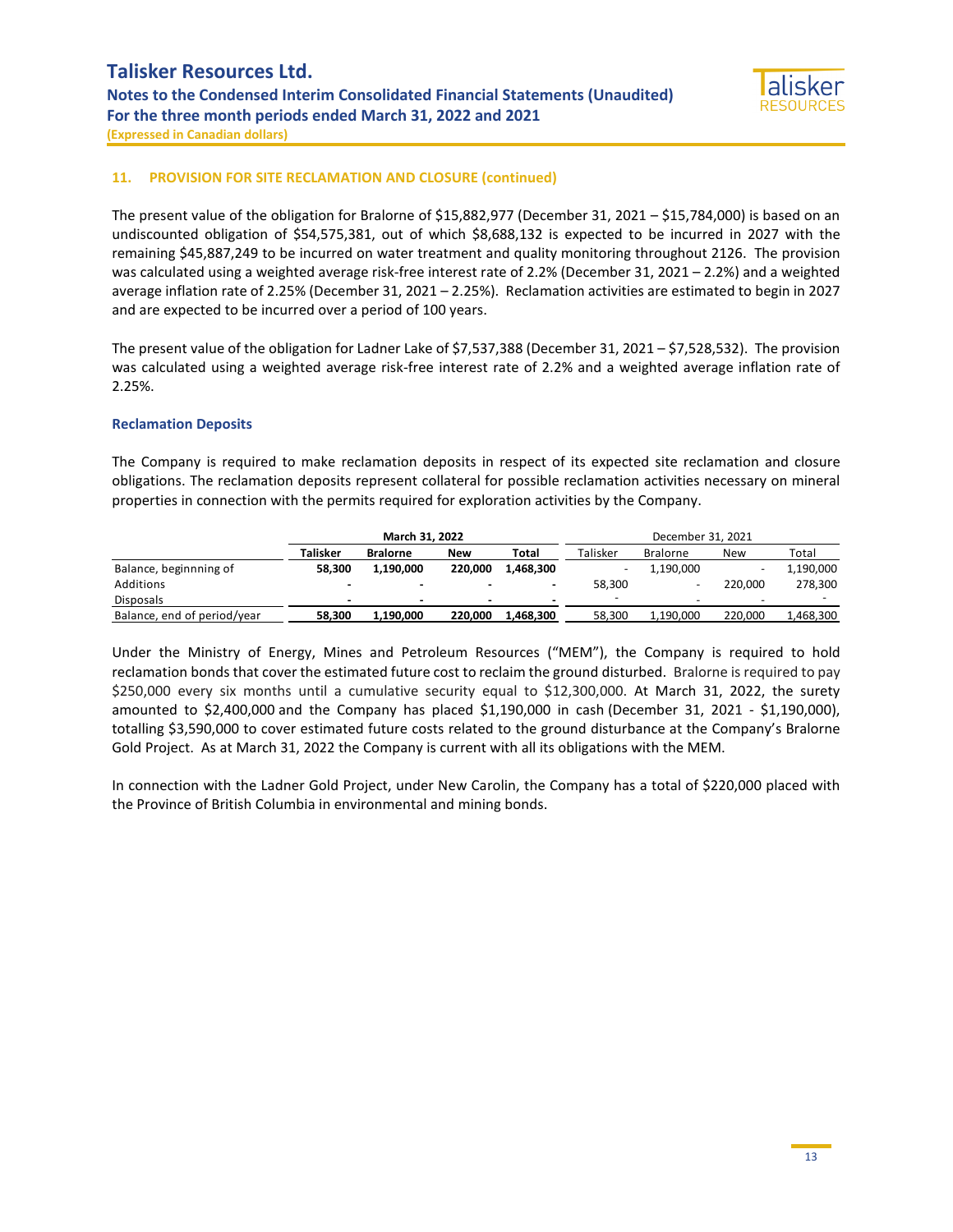# **Talisker Resources Ltd. Notes to the Condensed Interim Consolidated Financial Statements (Unaudited) For the three month periods ended March 31, 2022 and 2021**



**(Expressed in Canadian dollars)**

#### **12. ISSUED CAPITAL**

**Authorized** Unlimited common shares without par value

|                              | March 31,   | December 31, |
|------------------------------|-------------|--------------|
|                              | 2022        | 2021         |
| Issued capital               | 93,523,094  | 83,302,460   |
|                              |             |              |
| Fully paid common shares (1) | 329,618,605 | 285,690,605  |

**(1)** As at March 31, 2022 and December 31, 2021, there are 250,000 shares awaiting issuance, the proceeds for which were received in 2008 and are included in share capital.

#### **Common Shares Issued**

|                                                                   | <b>Shares</b> | Value of shares  |
|-------------------------------------------------------------------|---------------|------------------|
|                                                                   |               |                  |
| Balance as at December 31, 2020                                   | 213,309,069   | \$<br>61,393,068 |
| Issue of shares pursuant to private placement, net of issue costs | 42,566,932    | 20,344,021       |
| Flow through premium liability                                    |               | (6,986,000)      |
| Exercise of warrants                                              | 4,668,481     | 1,656,167        |
| Exercise of options                                               | 892,383       | 258,053          |
| Exercise of RSU's                                                 | 58,780        | 8,229            |
| Issue of shares for acquisition of mineral properties             | 5,619,170     | 1,520,580        |
| Shares and warrants issued on corporate acquisition               | 18,575,790    | 5,108,342        |
| Balance as at December 31, 2021                                   | 285,690,605   | \$<br>83,302,460 |
| Issue of shares pursuant to private placement, net of issue costs | 43,593,000    | 11,756,409       |
| Flow through premium liability                                    |               | (1,637,000)      |
| Issue of shares for acquisition of mineral properties (Note 8)    | 75,000        | 20,625           |
| Exercise of RSU's                                                 | 260,000       | 80,600           |
| Balance as at March 31, 2022                                      | 329,618,605   | \$<br>93,523,094 |

#### **Financings**

#### **For the three month period ended March 31, 2022:**

On March 2, 2022, the Company closed a bought deal private placement for gross proceeds of \$12,535,515. In connection with the offering, the Company issued an aggregate of 28,000,000 common shares at a price of \$0.25 for gross proceeds of \$7,000,000 and 15,593,000 charity flow-through shares at a price of \$0.355 for gross proceeds of \$5,535,515.

In consideration for their services, the Company has paid the agents a cash commission and incurred other closing costs totalling \$799,106.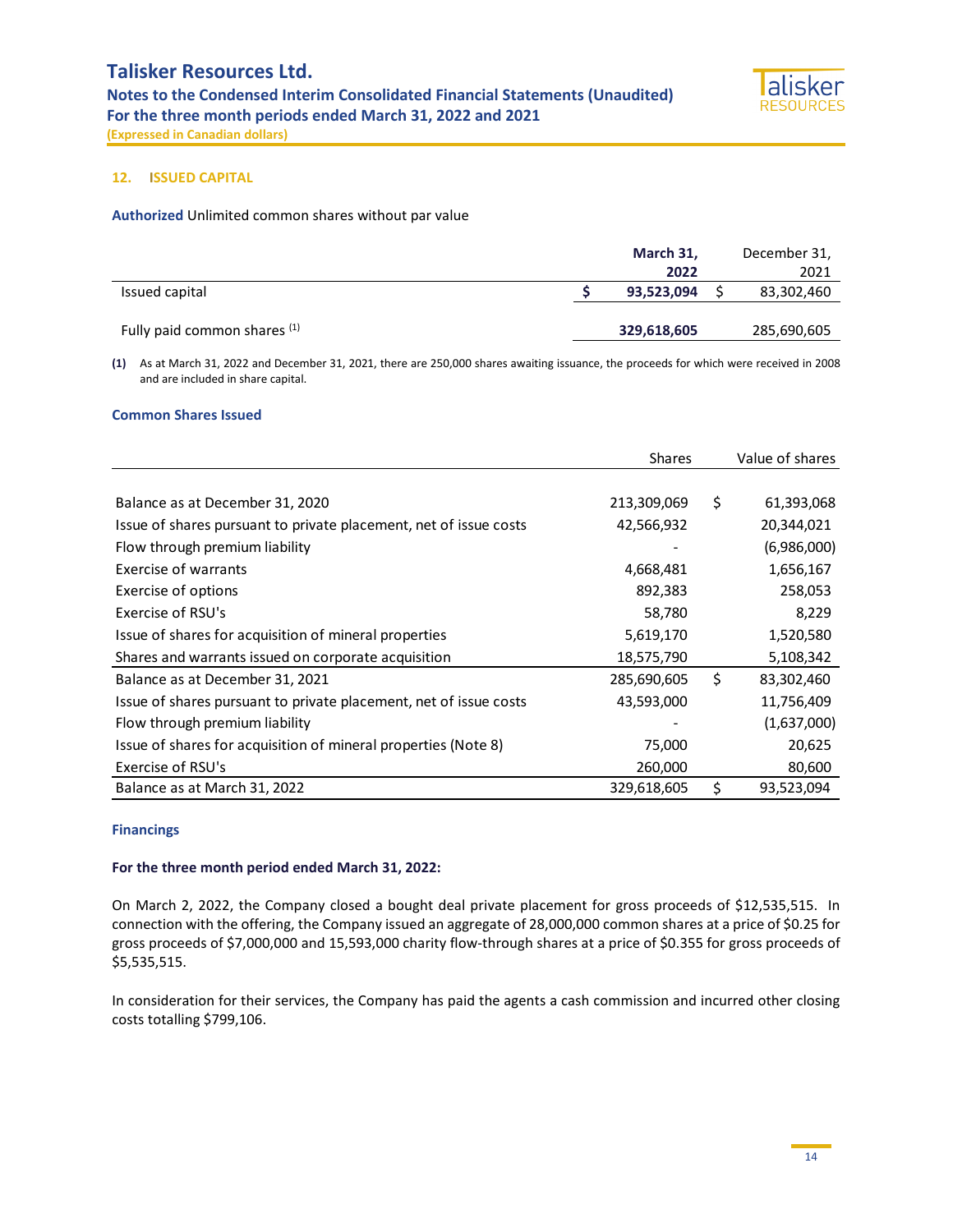# **Talisker Resources Ltd. Notes to the Condensed Interim Consolidated Financial Statements (Unaudited) For the three month periods ended March 31, 2022 and 2021**



**(Expressed in Canadian dollars)**

#### **12. ISSUED CAPITAL (continued)**

#### **Diluted Weighted Average Number of Shares Outstanding**

|                                             | <b>March 31, 2022</b> | March 31, 2021 |
|---------------------------------------------|-----------------------|----------------|
| Basic weighted average shares outstanding:  | 300.522.549           | 213.471.048    |
| Effect of outstanding securities            |                       | -              |
| Diluted weighted average shares outstanding | 300.522.549           | 213,471,048    |

During the three month period ended March 31, 2022 and 2021, the Company had a net income (2021 – loss), as such, the diluted loss per share calculation includes (2021 – excludes) any potential conversion of options and warrants that would decrease loss per share.

#### **13. FLOW-THROUGH PREMIUM LIABILITY**

For the purposes of calculating the tax effect of any premium related to the issuances of the flow-through shares, the Company reviewed the share price of the Company's common shares and compared it to determine if there was a premium paid on the shares.

#### **Three months ended March 31, 2022**

For the three month period ended March 31, 2022, the Company recognized a \$1,637,000 as a flow-through premium liability on issuance in connection with private placements closed during the three month period ended March 31, 2022. The amount will be reduced upon filing of renunciation documents with the Canada Revenue Agency.

During the three month period ended March 31, 2022, the Company recognized an amount of \$6,986,000, in relation to flow-through private placements closed in the prior year and has recorded the gain as income tax recovery upon filing of renunciation documents with the Canada Revenue Agency which occurred during the three month period ended March 31, 2022.

#### **Three months ended March 31, 2021**

During the three month period ended March 31, 2021, the Company recognized an amount of \$5,480,000, in relation to flow-through private placements closed in the prior year and has recorded the gain as income tax recovery upon filing of renunciation documents with the Canada Revenue Agency which occurred during the three month period ended March 31, 2021.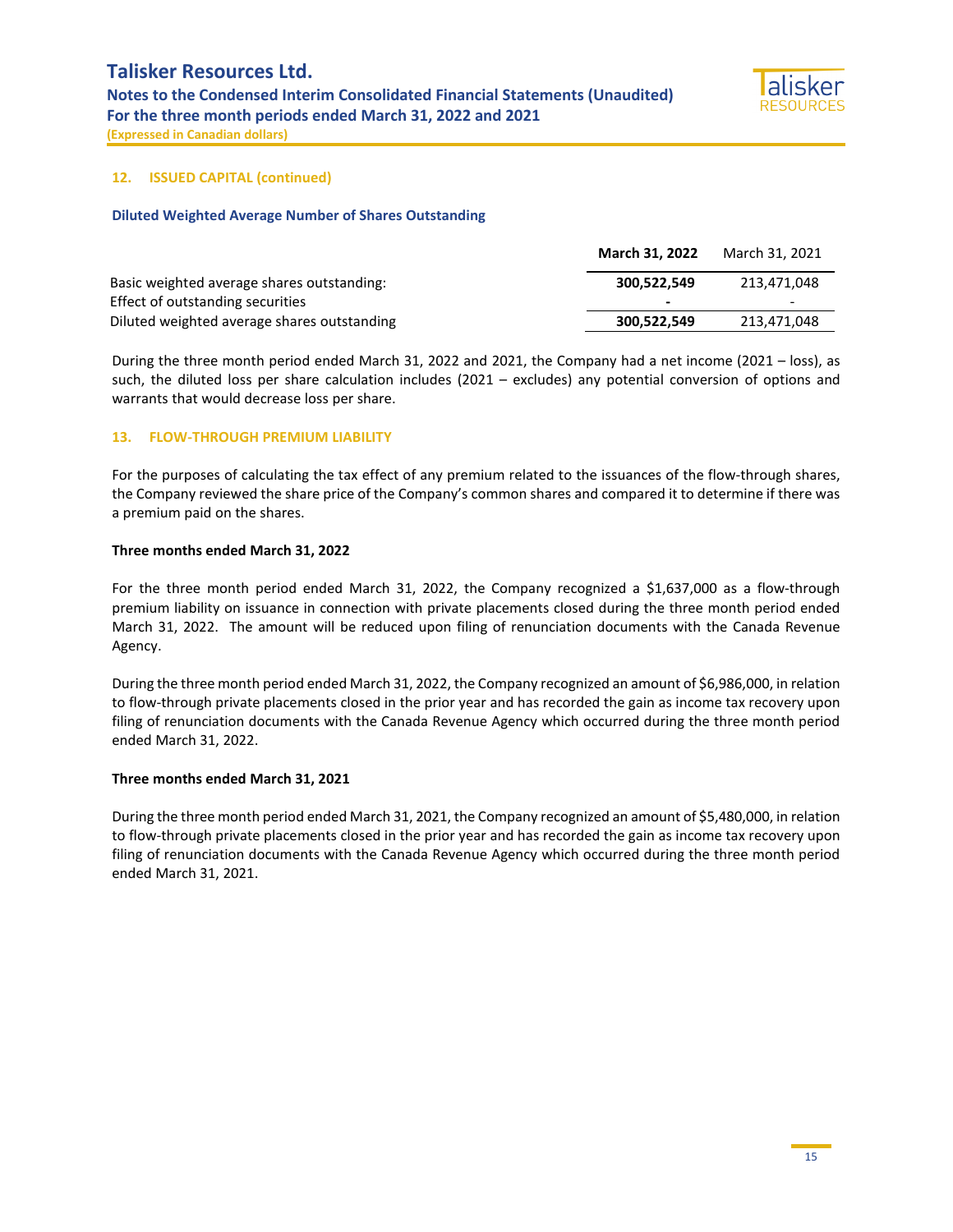# **Talisker Resources Ltd. Notes to the Condensed Interim Consolidated Financial Statements (Unaudited) For the three month periods ended March 31, 2022 and 2021**



**(Expressed in Canadian dollars)**

#### **14. WARRANTS RESERVE**

The following is a summary of changes in warrants from January 1, 2021 to March 31, 2022:

|                                           |                       | Weighted<br>average           |    |           |
|-------------------------------------------|-----------------------|-------------------------------|----|-----------|
|                                           | Number of<br>Warrants | exercise price<br>per warrant |    | Amount    |
| Balance, December 31, 2020                | 33,117,144            | Ś.<br>0.56                    | S. | 4,469,300 |
| Exercise of warrants                      | (4,515,500)           | 0.30                          |    | (268,000) |
| Expiry of warrants                        | (27,837,935)          | 0.62                          |    |           |
| Exercise of broker warrants               | (152, 981)            | 0.14                          |    | (12, 100) |
| Issue of New Carolin replacement warrants | 7,111,748             | 0.42                          |    | 168,000   |
| Balance, December 31, 2021                | 7,722,476             | Ś.<br>0.42                    | S. | 4,357,200 |
| Expiry of warrants                        | (610,728)             | 0.33                          |    |           |
| Balance, March 31, 2022                   | 7,111,748             | 0.42<br>Ś.                    |    | 4,357,200 |

As at March 31, 2022, the Company had outstanding warrants as follows:

|                                                      | Exercise | Outstanding and |
|------------------------------------------------------|----------|-----------------|
| Expiry Date                                          | Price    | exercisable     |
| May 8, 2022 - New Carolin replacement warrants *     | \$0.31   | 2,110,446       |
| August 27, 2022 - New Carolin replacement warrants * | \$0.47   | 5,001,302       |
| <b>Balance, March 31, 2022</b>                       |          | 7,111,748       |

\* The New Carolin warrants are warrants issued as replacement warrants to New Carolin warrant holders as part of the transaction as described in Note 9. The warrants were ascribed a fair value of \$168,000 which was valued using the Black-Scholes pricing model with the following assumptions: dividend yield 0%; risk free interest 0.43%; volatility 50%-61% and an expected life of 8-11 months.

During the three month period ended March 31, 2022, 610,728 warrants expiring February 4, 2022, expired unexercised.

#### **15. SHARE-BASED PAYMENT RESERVE**

#### **Stock Option Plan**

The Board of Directors of the Company adopted a stock option plan (the "Plan") whereby the aggregate number of common shares reserved for issuance under the Plan, including common shares reserved for issuance under any other share compensation arrangement granted or made available by the Company from time to time, may not exceed 10% of the Company's issued and outstanding common shares. The Plan is administered by the Board of Directors and grants made pursuant to the Plan must at all times comply with regulatory policies.

The terms of any options granted under the Plan are fixed by the Board of Directors and may not exceed a term of five years. The exercise price of the options granted under the Plan is set at the last closing price of the Company's common shares before the date of grant or in accordance with regulatory requirements.

Each share option converts into one common share of the Company on exercise. No amounts are paid or payable by the recipient on receipt of the option. The options carry neither rights to dividends nor voting rights. Options may be exercised at any time from the date of vesting to the date of their expiry.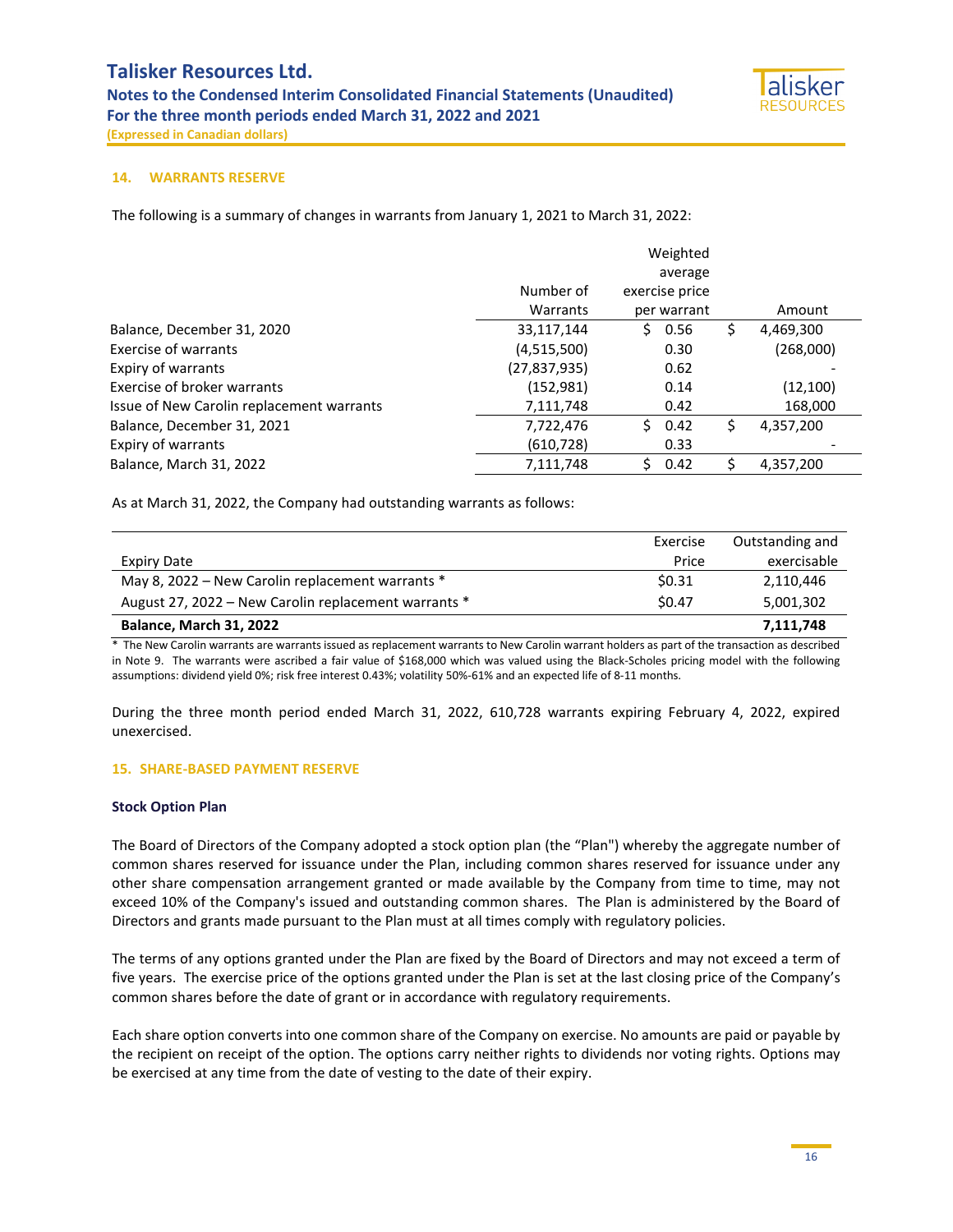

**15. SHARE-BASED PAYMENT RESERVE (continued)**

The following options were outstanding as at March 31, 2022:

| Number of   | Number of   |                   |                   |    |          |               |
|-------------|-------------|-------------------|-------------------|----|----------|---------------|
| options     | exercisable |                   |                   |    | Exercise | Fair value at |
| outstanding | options     | Grant date        | Expiry date       |    | price    | grant date    |
|             |             |                   |                   |    |          |               |
| 50,000      | 50,000      | August 22, 2018   | August 22, 2023   | S  | 0.24     | 5,000         |
| 3,100,000   | 3,100,000   | June 18, 2019     | June 18, 2024     | Ŝ  | 0.20     | 303,000       |
| 4,850,000   | 4,850,000   | December 27, 2019 | December 27, 2024 | S. | 0.295    | 1,069,000     |
| 1,100,000   | 1,100,000   | February 14, 2020 | February 14, 2025 | Ś  | 0.390    | 367,000       |
| 950,000     | 950,000     | August 20, 2020   | August 20, 2025   | \$ | 0.460    | 293,040       |
| 3,905,000   | 3,905,000   | December 11, 2020 | December 11, 2025 | Ŝ  | 0.330    | 954,000       |
| 5,000,000   | 5,000,000   | December 7, 2021  | December 7, 2026  | S  | 0.315    | 1,093,000     |
| 18,955,000  | 18,955,000  |                   |                   |    |          | 4.084.040     |

The share options outstanding as at March 31, 2022 had a weighted exercise price of \$0.30 (December 31, 2021: \$0.31) and a weighted average remaining contractual life of 3.4 years (December 31, 2021: 3.65 years).

All options vested on their date of issue and expire within five years of their issue, or 90 days after the resignation of the director, officer, employee or consultant.

#### **Movements in Share Options During the Period**

The following reconciles the share options outstanding for the three month period ended March 31, 2022 and year ended December 31, 2021:

|                                                       |                   | Weighted average |
|-------------------------------------------------------|-------------------|------------------|
|                                                       | Number of options | exercise price   |
|                                                       |                   |                  |
| Balance as at December 31, 2020                       | 15,568,750 \$     | 0.31             |
| Granted                                               | 5,000,000         | 0.315            |
| Exercised                                             | $(350,000)$ \$    | 0.21             |
| Expired                                               | $(1,023,750)$ \$  | 0.41             |
| Granted as replacement options to New Carolin holders | $976,378$ \$      | 0.53             |
| Replacement options exercised                         | $(542, 383)$ \$   | 0.19             |
| Replacement options expired                           | $(433,995)$ \$    | 0.95             |
| Balance as at December 31, 2021                       | 19,195,000 \$     | 0.31             |
| Expired                                               | $(240,000)$ \$    | 0.41             |
| Balance as at March 31, 2022                          | 18,955,000        | 0.30             |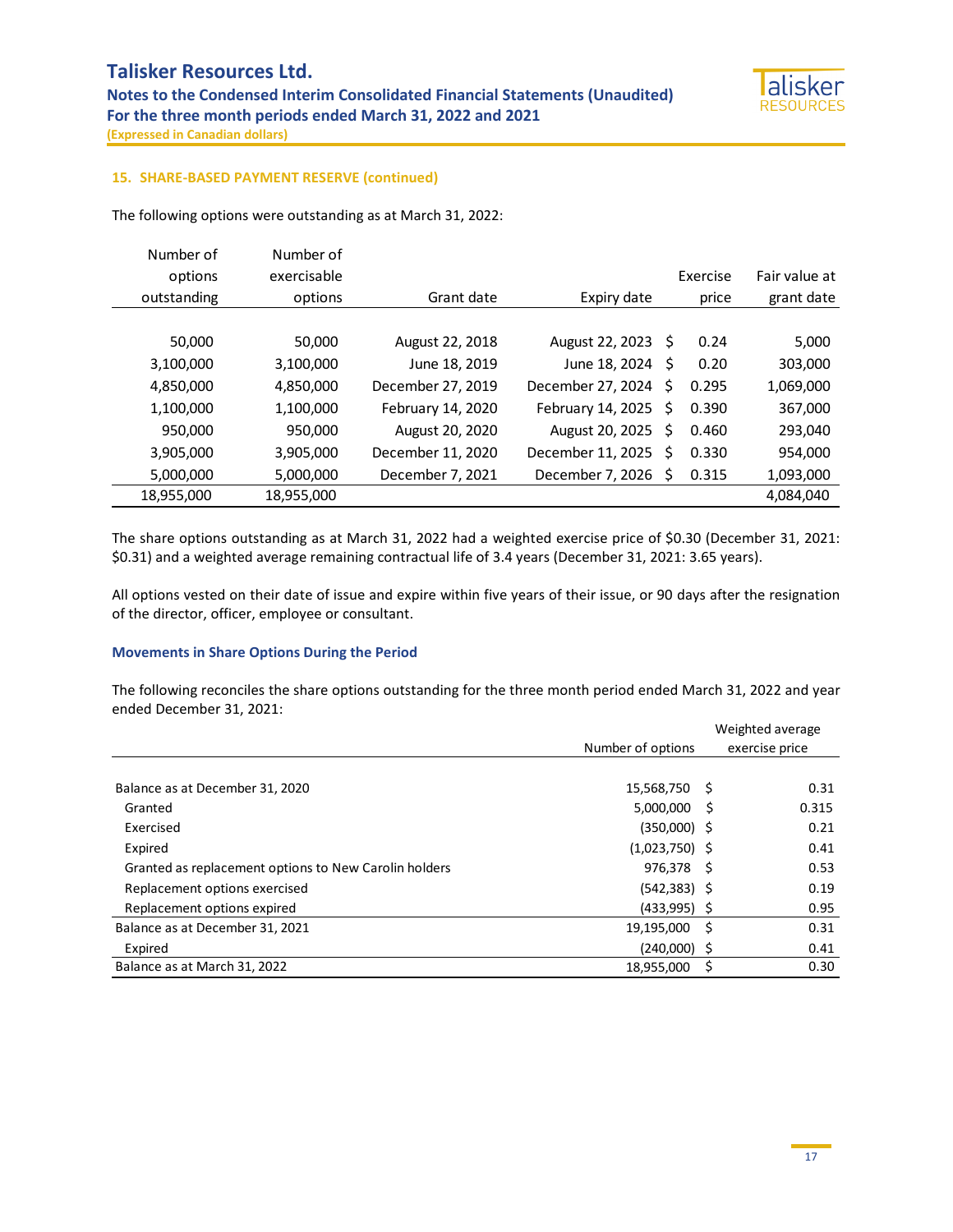

#### **15. SHARE-BASED PAYMENT RESERVE (continued)**

#### **Restricted Share Units**

The Restricted Share Unit Plan (RSU Plan) provides for the grant of restricted share units (each, an "**RSU**") convertible into a maximum number of common shares equal to ten percent (10%) of the number of common shares then issued and outstanding, provided, however, the number of common shares reserved for issuance from treasury under the RSU Plan and pursuant to all other security-based compensation arrangements of the Company shall, in the aggregate, not exceed ten percent (10%) of the number of common shares then issued and outstanding. Any common shares subject to a RSU which has been cancelled or terminated in accordance with the terms of the RSU Plan without settlement will again be available under the RSU Plan. When vested, each RSU entitles the holder to receive, subject to adjustments as provided for in the RSU Plan, one common Share or payment in cash for the equivalent thereof based on the volume weighted average trading price of the common shares on the five trading days immediately preceding the redemption date. The terms and conditions of vesting (if applicable) of each grant are determined by the Board at the time of the grant, subject to the terms of the RSU Plan. RSU awards may, but need not, be subject to performance incentives to reward attainment of annual or long-term performance goals. Any such performance incentives or long term performance goals are subject to determination by the Board and specified in the award agreement.

The Company uses the fair value method to recognize the obligation and compensation expense associated with the RSUs. The fair value of RSUs issued is determined on the grant date based on the market price of the common shares on the grant date multiplied by the number of RSUs granted. The fair value is expensed over the vesting term. Upon redemption of the RSU the carrying amount is recorded as an increase in common share capital and a reduction in the liability.

The following table summarizes changes in the number of RSUs outstanding:

|                            | Number of<br>RSU's | <b>Weighted average</b><br>fair value |
|----------------------------|--------------------|---------------------------------------|
| Balance, December 31, 2020 | 838,780            | 0.33                                  |
| Granted                    | 650,000            | 0.31                                  |
| Exercised                  | (58, 780)          | 0.14                                  |
| Balance, December 31, 2021 | 1,430,000          | 0.32                                  |
| Exercised                  | (260,000)          | 0.31                                  |
| Balance, March 31, 2022    | 1,170,000          | 0.32                                  |

#### **RSU liability:**

As at March 31, 2022 a liability of \$103,537 (December 31, 2021 - \$159,675) has been recorded for RSUs.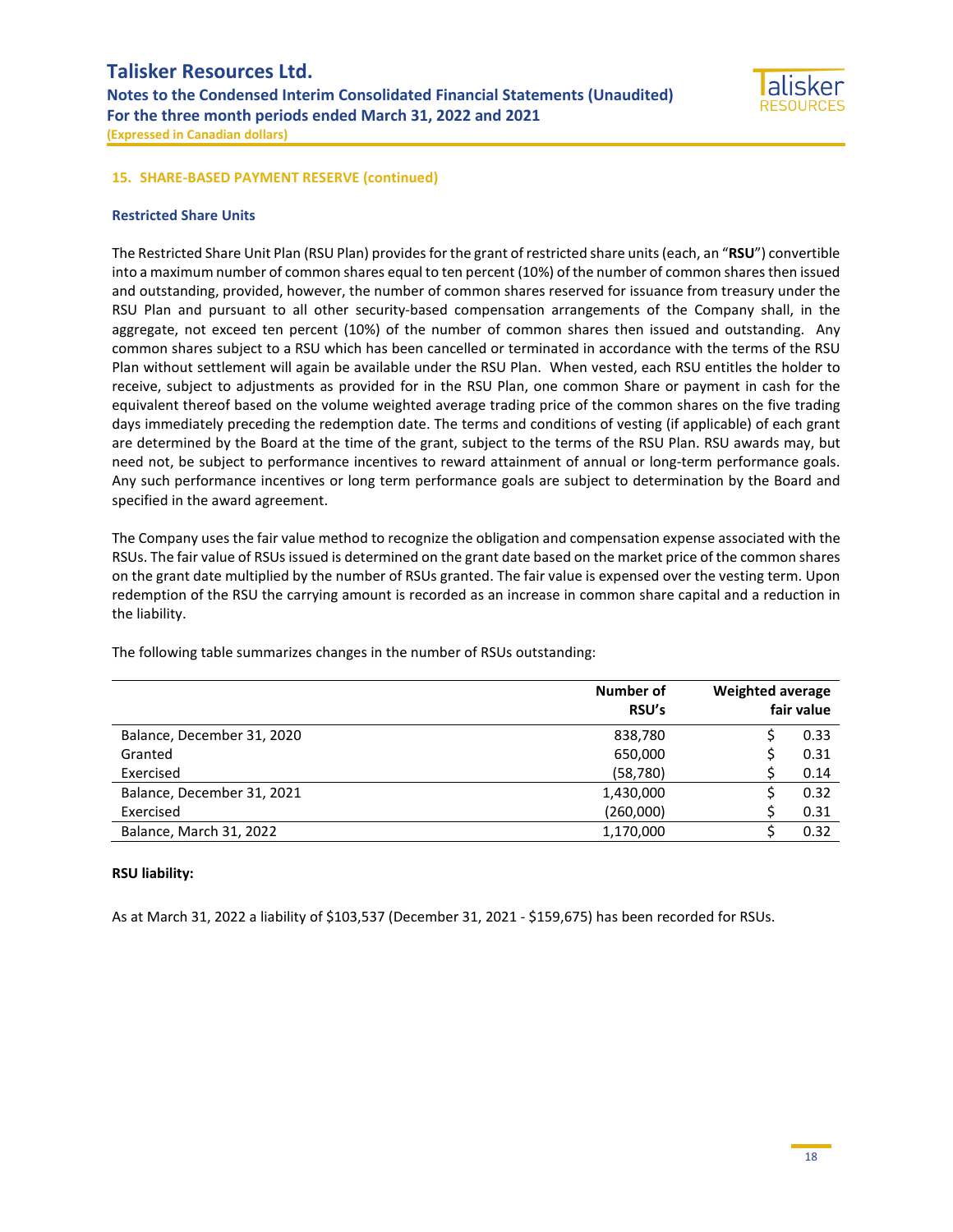

## **15. SHARE-BASED PAYMENT RESERVE (continued)**

The following table summarizes information about share-based payment reserve:

| Balance as at December 31, 2020                            | \$<br>3,422,838 |
|------------------------------------------------------------|-----------------|
| Share-based expense - options                              | 1,093,000       |
| Exercise of stock options                                  | (35,000)        |
| Exercise of RSU's                                          | (8, 229)        |
| Expiry of stock options                                    | (320, 609)      |
| Value of replacement options issued to New Carolin holders | 56,000          |
| Exercise of replacement stock options                      | (48,000)        |
| Expiry of replacement stock options                        | (8,000)         |
| Balance as at December 31, 2021                            | \$<br>4,152,000 |
| Expiry of stock options                                    | (67, 960)       |
| Balance as at March 31, 2022                               | \$<br>4,084,040 |

#### **16. FINANCIAL INSTRUMENTS**

Financial assets and financial liabilities as at March 31, 2022 and December 31, 2021 were as follows:

|                                          | Fair value     |                  |     |                 |                  |
|------------------------------------------|----------------|------------------|-----|-----------------|------------------|
|                                          | through        |                  |     | Other financial |                  |
|                                          | profit of loss | Amortized cost   |     | liabilities     | Total            |
| As at March 31, 2022                     |                |                  |     |                 |                  |
| Cash and cash equivalents                | \$             | \$<br>12,978,353 | -\$ | $\sim$          | \$<br>12,978,353 |
| Amounts receivable                       |                | 369,563          |     |                 | 369,563          |
| <b>Reclamation deposits</b>              |                | 1,468,300        |     |                 | 1,468,300        |
| Accounts payable and accrued liabilities |                |                  |     | 7,125,031       | 7,125,031        |
| RSU liability                            | 103,537        |                  |     |                 | 103,537          |
| Leases payable                           |                |                  |     | 516,368         | 516,368          |
| As at December 31, 2021                  |                |                  |     |                 |                  |
| Cash and cash equivalents                | \$             | \$<br>12,571,890 | -\$ | $\sim 10$       | \$<br>12,571,890 |
| Amounts receivable                       |                | 346,500          |     |                 | 346,500          |
| Reclamation deposits                     |                | 1,468,300        |     |                 | 1,468,300        |
| Accounts payable and accrued liabilities |                |                  |     | 7,000,088       | 7,000,088        |
| RSU liability                            | 159,675        |                  |     |                 | 159,675          |
| Leases payable                           |                |                  |     | 589,524         | 589,524          |

The Company classifies its financial instruments carried at fair value according to a three level hierarchy that reflects the significance of the inputs used in making the fair value measurements. The three levels of fair value hierarchy are as follows:

- Level 1 Unadjusted quoted prices in active markets for identical assets or liabilities;
- Level 2 Inputs other than quoted prices that are observable for assets and liabilities, either directly or indirectly;
- Level 3 Inputs for assets or liabilities that are not based on observable market data